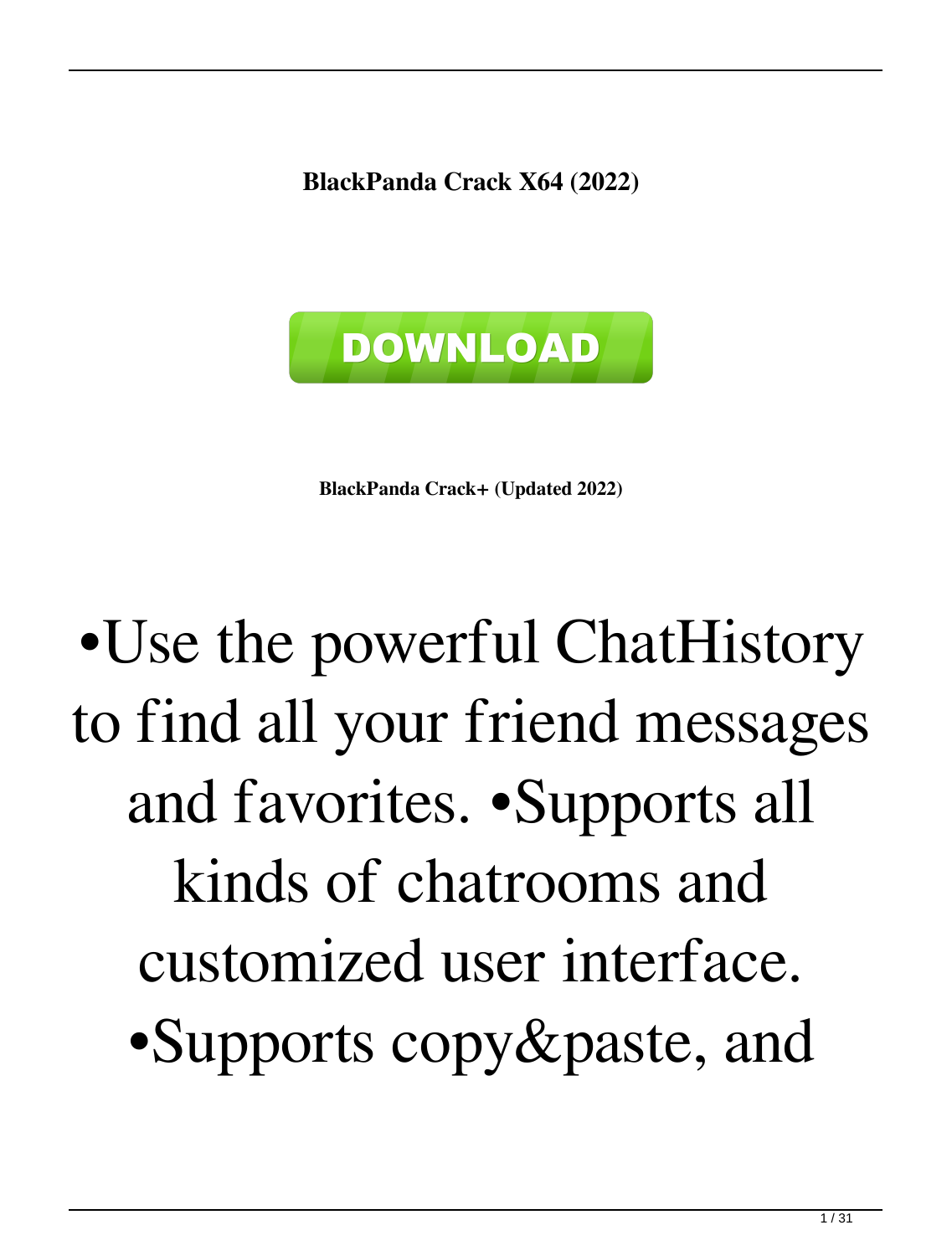multiple chat windows. •Supports chat invitation, profile photos, signatures, flags, and inline images. •Supports multiple logins from several sources like Google Talk, Facebook, or ICQ. •Supports text chat, voice chat, webcam chat and file transfer. •Supports all popular video and audio formats like flv, mpg, avi, mp3, wma, ogg, mov, rmvb, rm,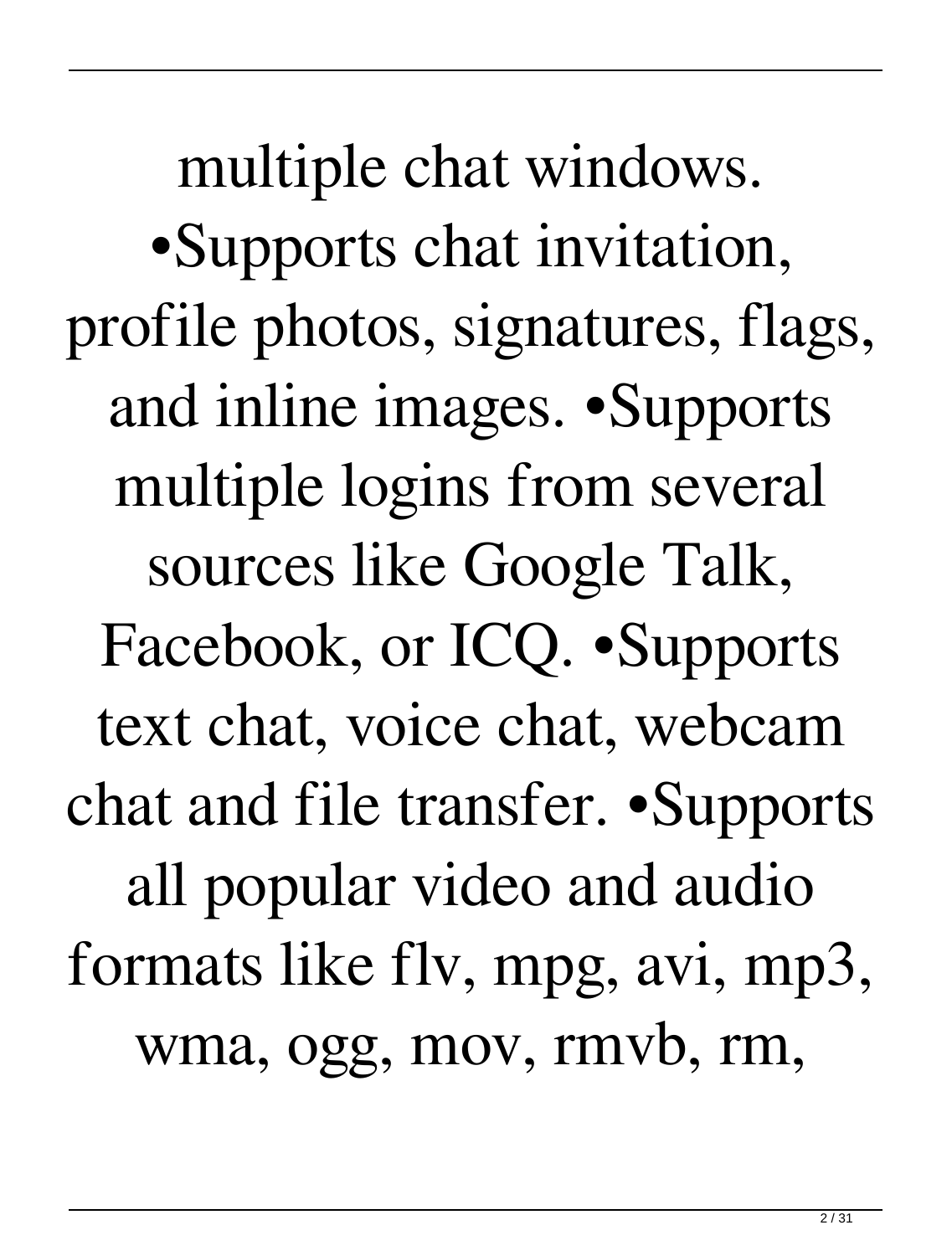mpeg, and jpg. LIFE OF DIABOLUS is a brilliant piece of software that will watch over your system and act as a watchdog, reporting on system activity, security issues and other "bad" things. It monitors and collects important system events such as newly installed software, file updates, and hardware changes, and provides detailed reports on them. LIFE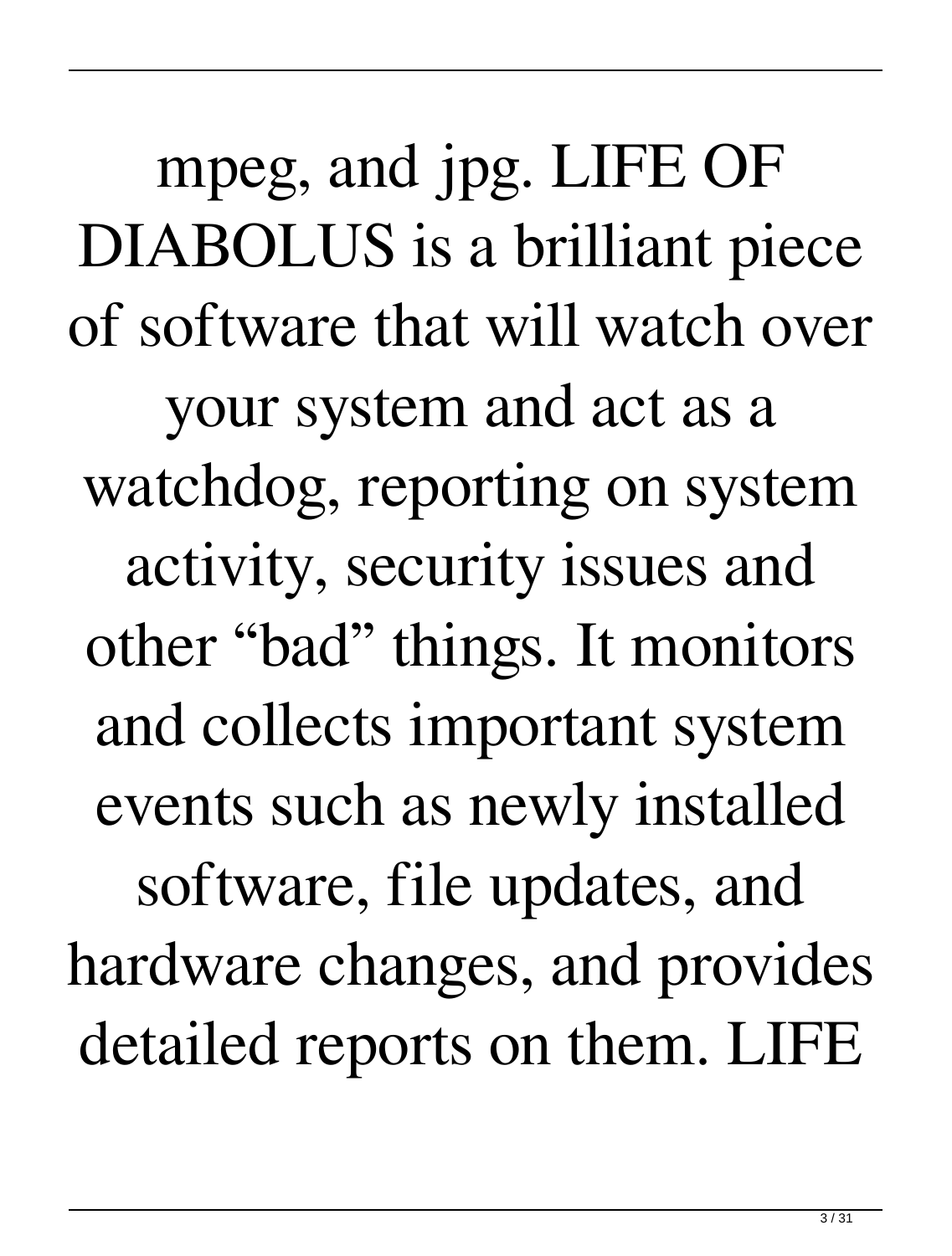OF DIABOLUS is a brilliant piece of software that will watch over your system and act as a watchdog, reporting on system activity, security issues and other "bad" things. It monitors and collects important system events such as newly installed software, file updates, and hardware changes, and provides detailed reports on them. This program will tell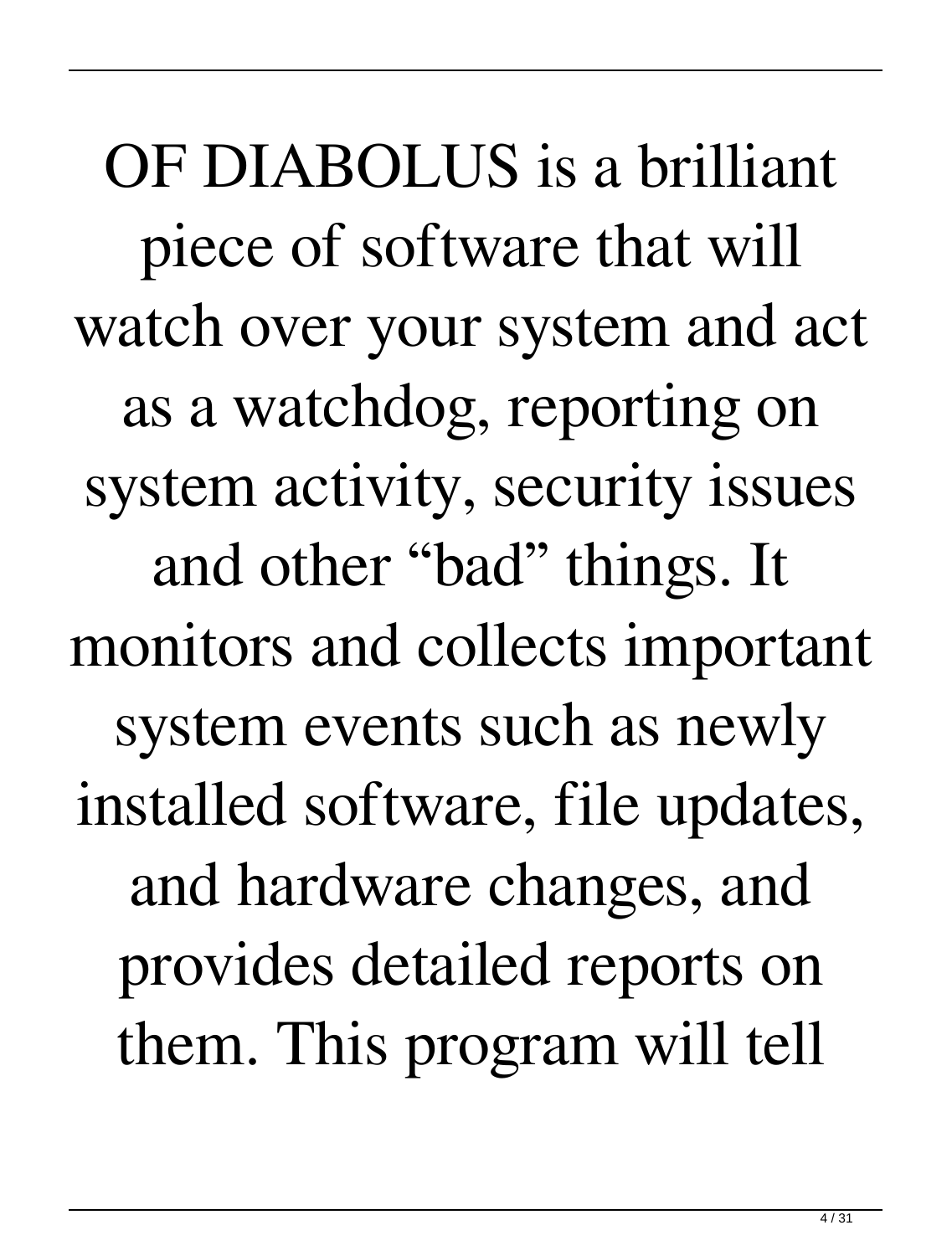you the weather outside, including a picture of the sky, and the temperatures at the different weather stations. Also, it is a nice interactive weather site with a calendar. The weather map is also available in GEOFIX.INI and GEOFIX.DB format. This program will tell you the weather outside, including a picture of the sky, and the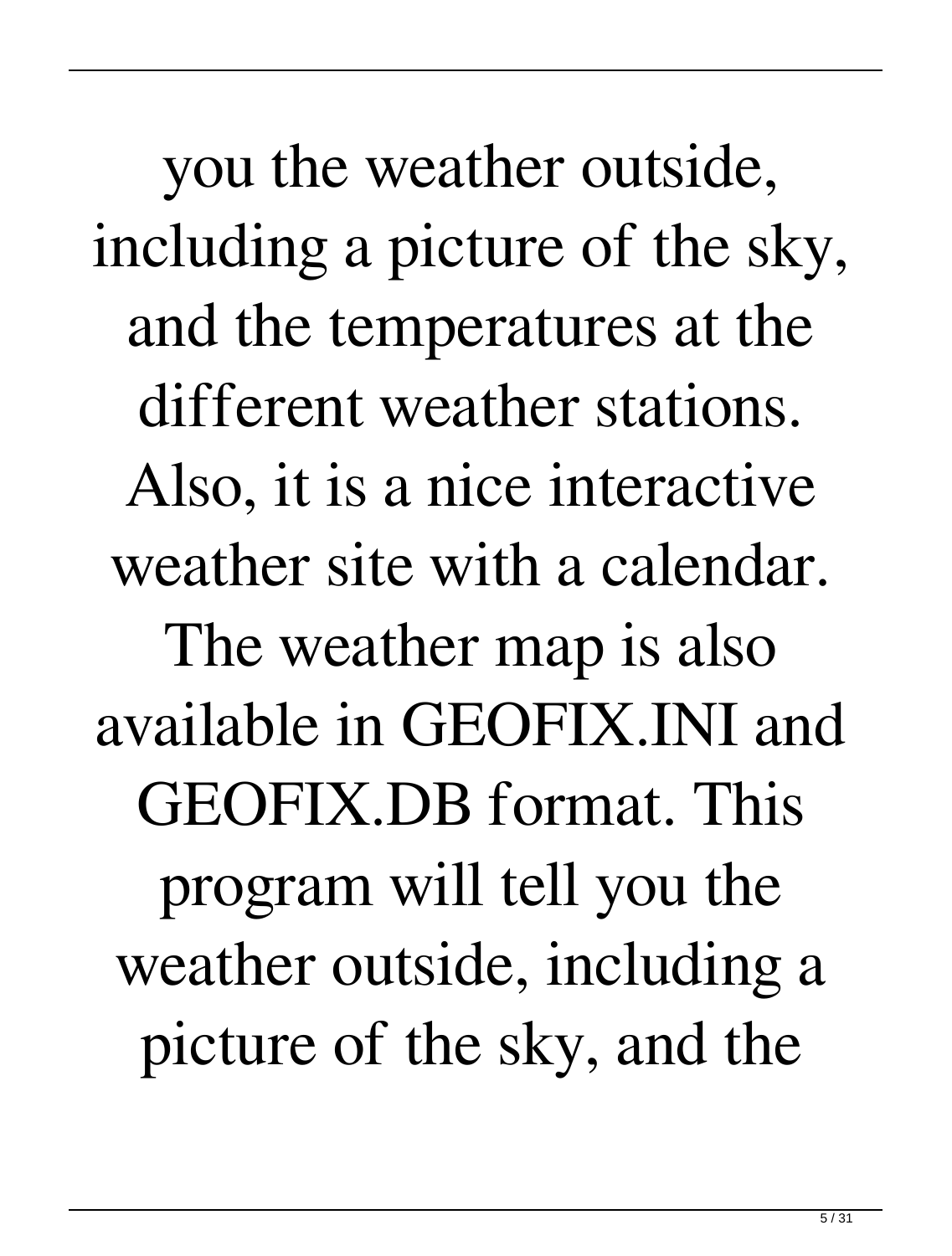temperatures at the different weather stations. Also, it is a nice interactive weather site with a calendar. The weather map is also available in GEOFIX.INI and GEOFIX.DB format. Informatica Data Warehousing tools has been a very powerful tool for data warehousing. Our tool allows you to create powerful data warehousing solutions quickly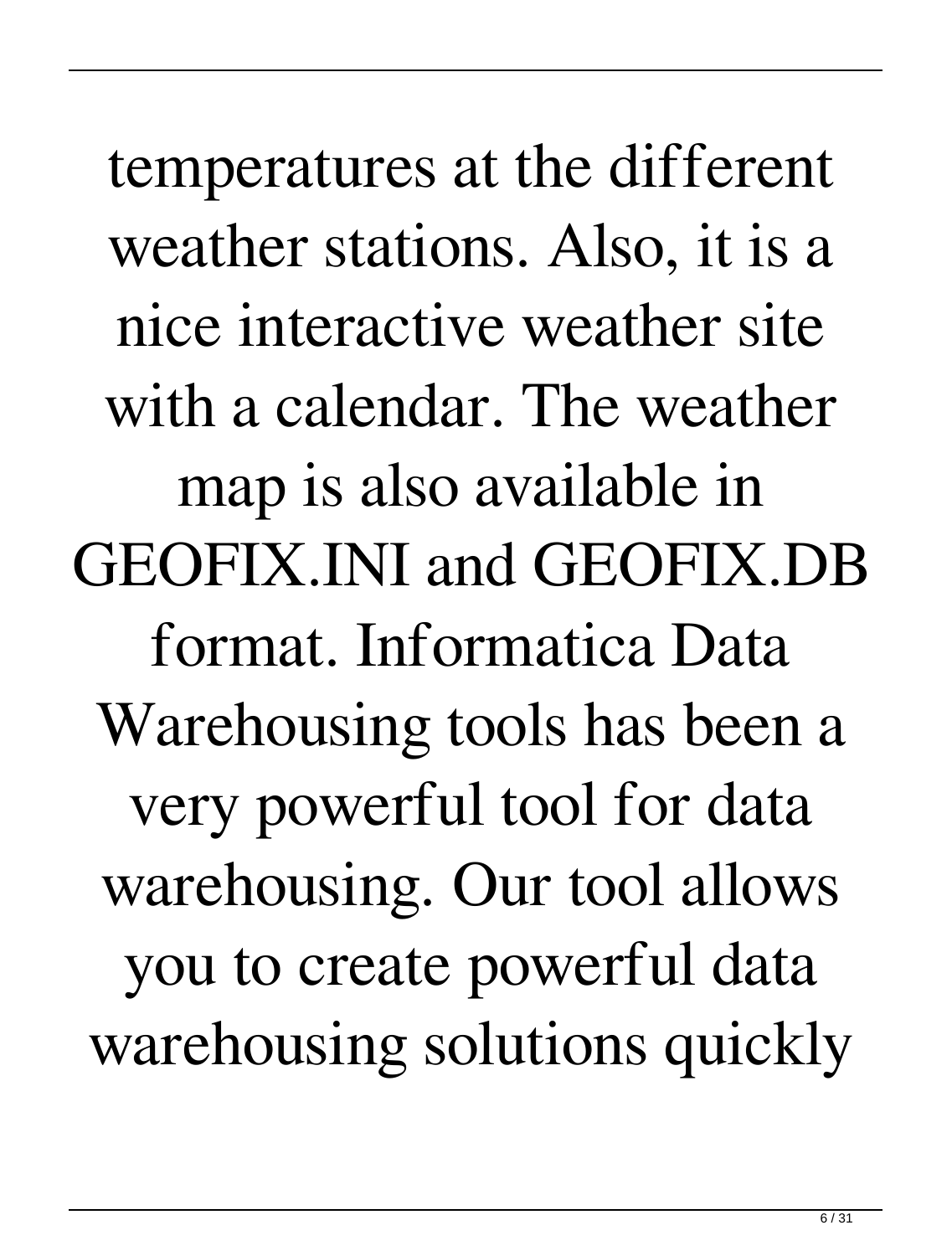and easily. Also, Informatics tools offers one of the most powerful way of reporting on the data warehouse. The purpose of an image viewer is to show a list of images and allow the user to view, print, rotate and scale images. An image viewer can be an alternative to the built-in images viewer on a computer. Many image viewers support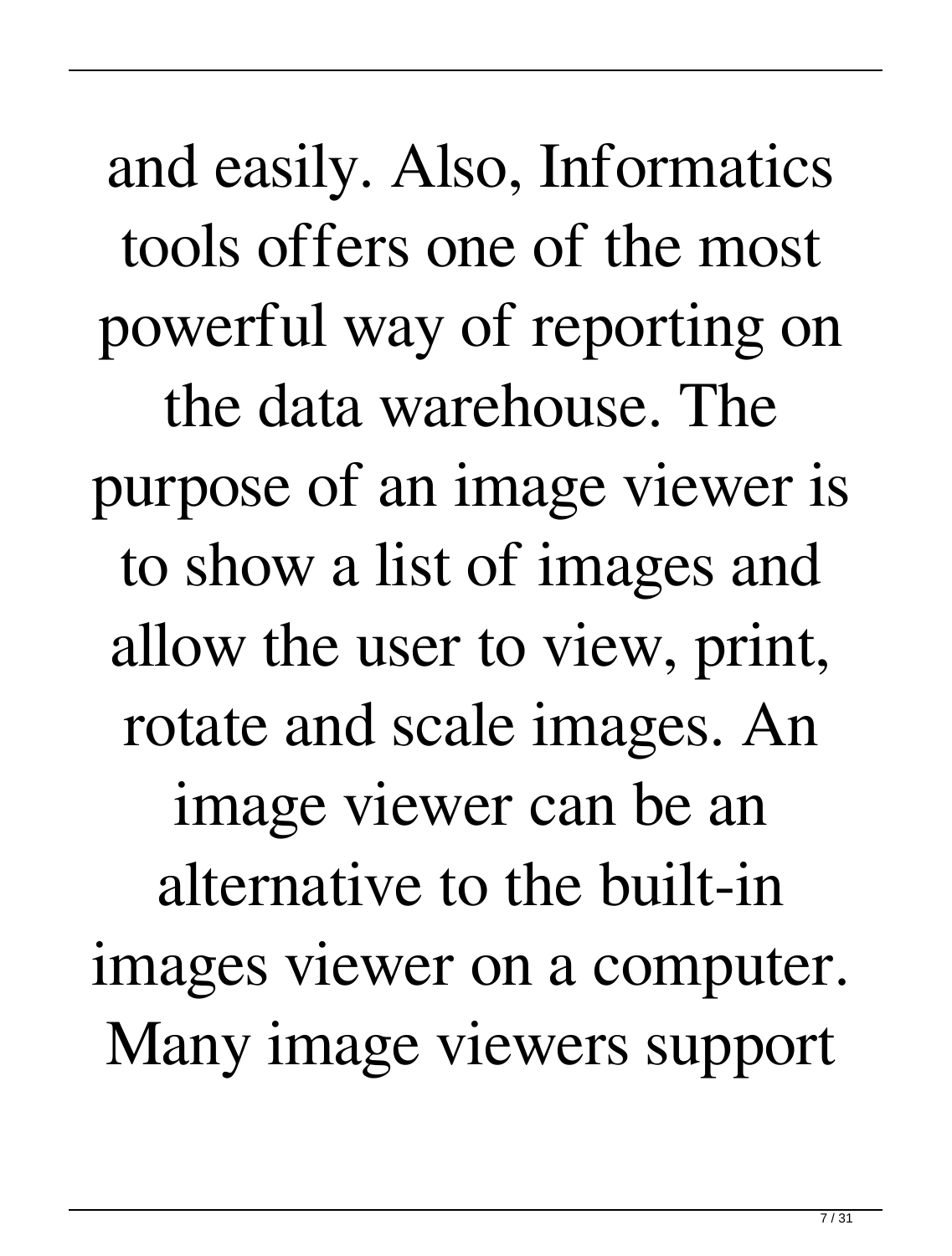#### compression

**BlackPanda Crack+ With Key**

BlackPanda Product Key is a multi-protocol IM client written in wxWidgets. It supports most of the popular instant messengers out there, including AOL, ICQ, Jabber/XMPP, Google Talk, Facebook Chat and AIM/MSN. BlackPanda Product Key supports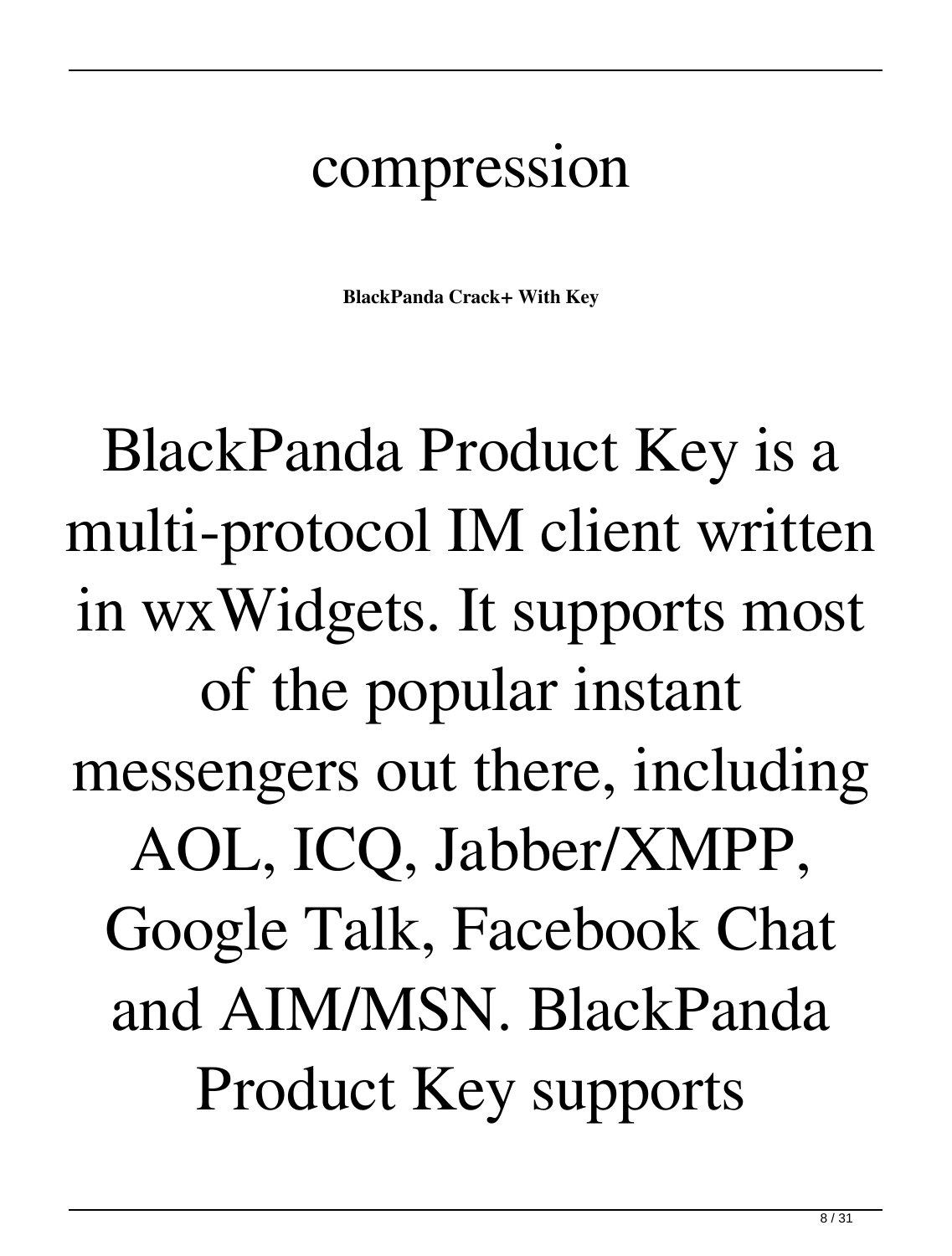Microsoft Lync, Facebook Chat, ICQ and AOL and also other IM networks such as Google Talk and Google Talk/MSN. It also can log into Google Chat, Jabber/XMPP, ICQ, AOL, MSN, Facebook, Yahoo, AIM and other chat rooms/networks. BlackPanda also supports IRC with configurable search for different networks. IRC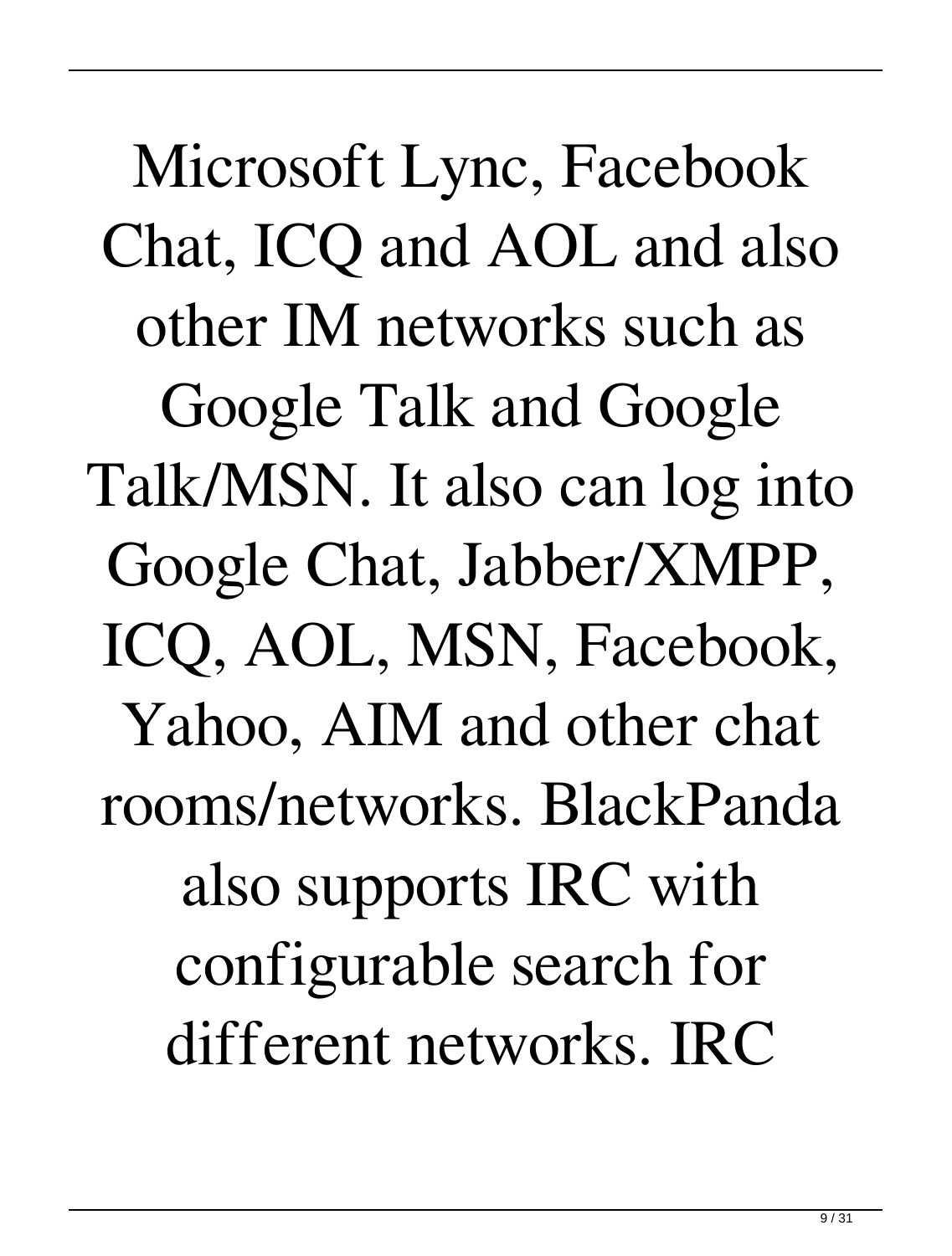networks supported include XChat-IRC (now with SASL support), Kubuntu-Irc, Pidgin-IRC, Troll-IRC and more. This IM client has a comprehensive list of plugins that can be configured to suit your needs. They are also configurable from the application itself and have features such as autoaway, notifications, hide contact info, etc. Main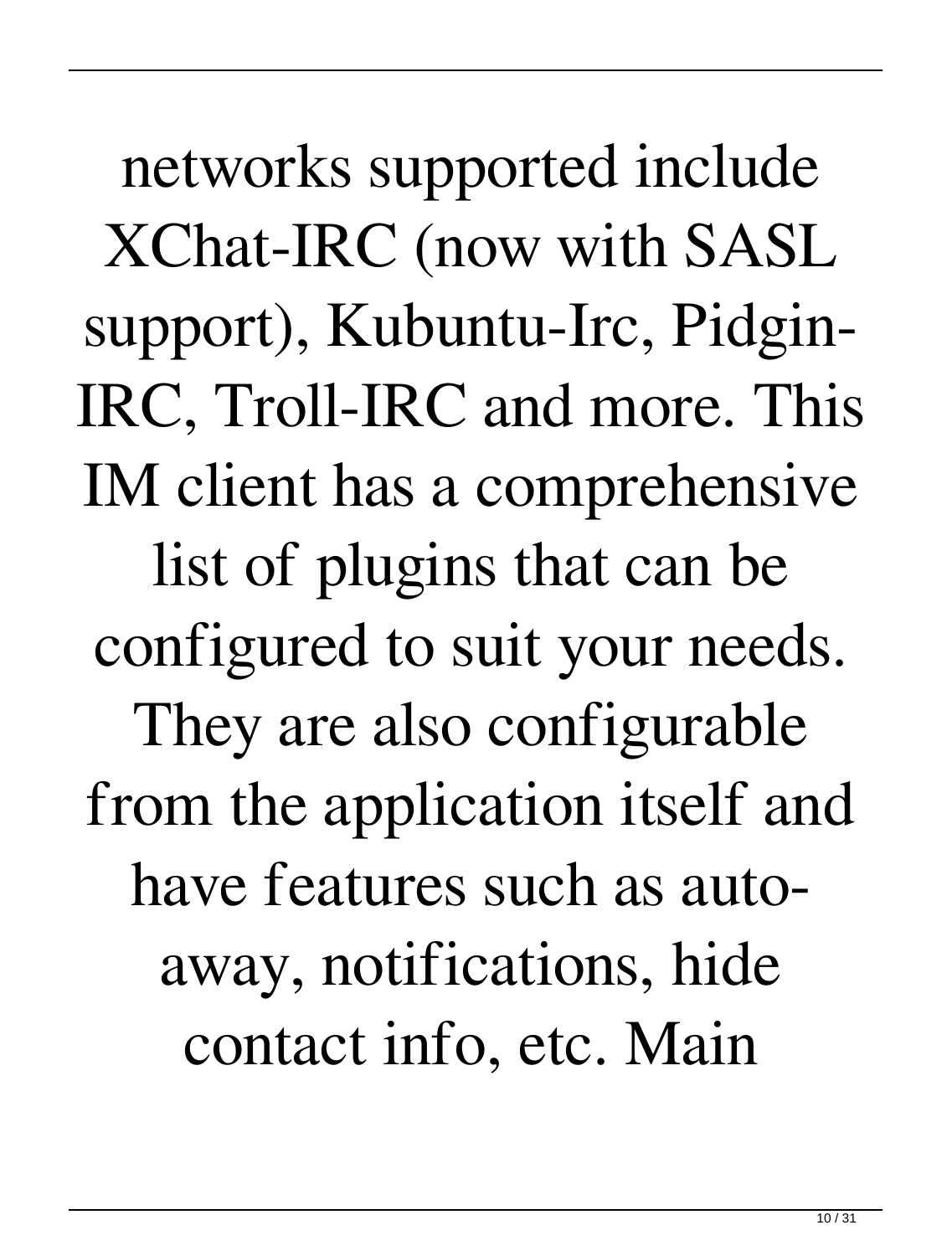Features: Chat with friends from different networks. Support most of popular instant messengers (now including AOL and ICQ). Support for IRC with configurable search for different networks. Comprehensive list of plugins, you can add or remove any feature from the list. Support for xchat and xchat-irc with SASL support. Configurable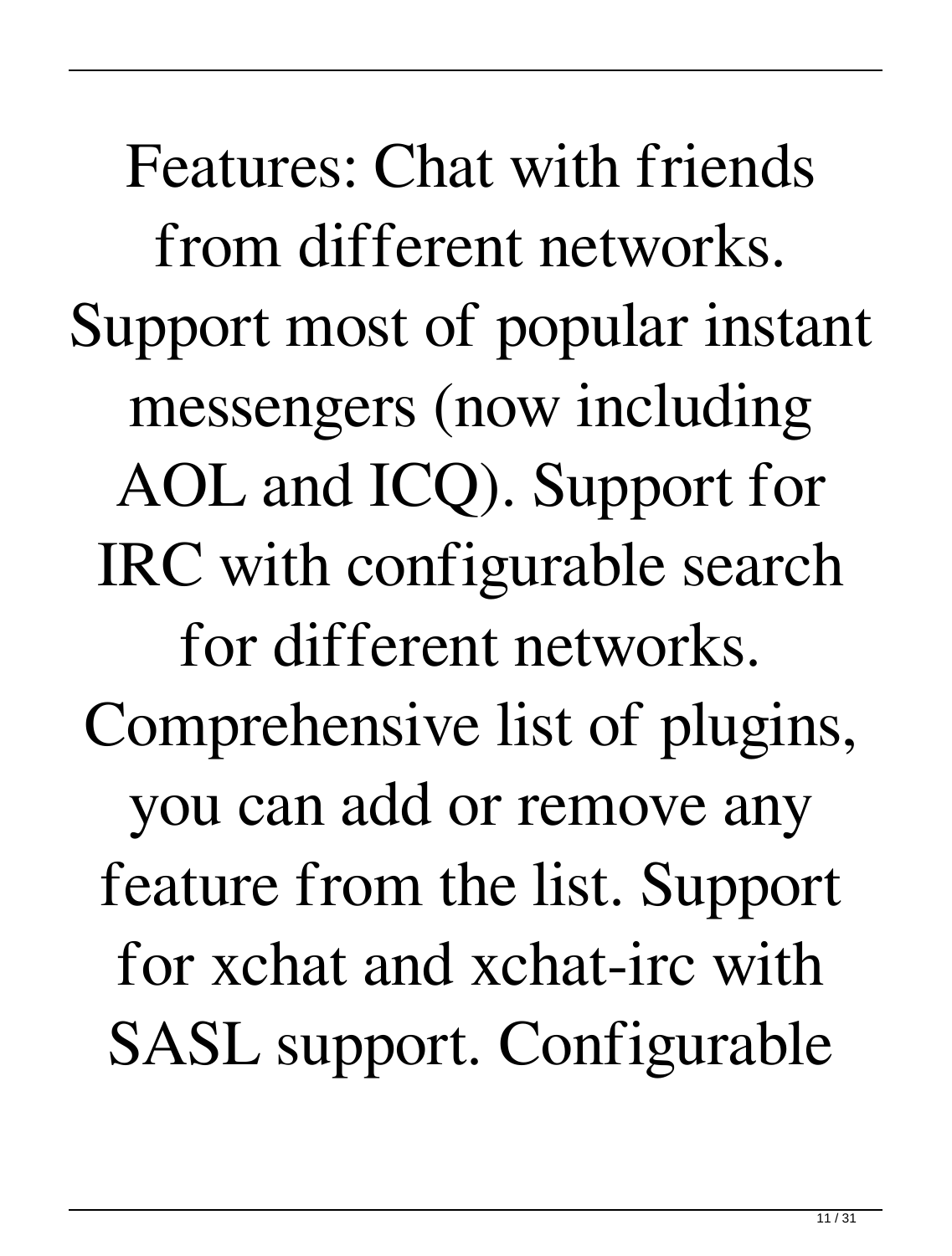plugins: auto-away, notifications, hide contact info, etc. Tutorial: 1. Install dependencies and configure your proxy settings. 2. Install and install-additional plugins. 3. Configure plugins. 4. Login. 5. Chat with friends and other networks. 6. Have fun! Panda is a simple, yet an all-in-one IM client that supports a multitude of popular Instant Messaging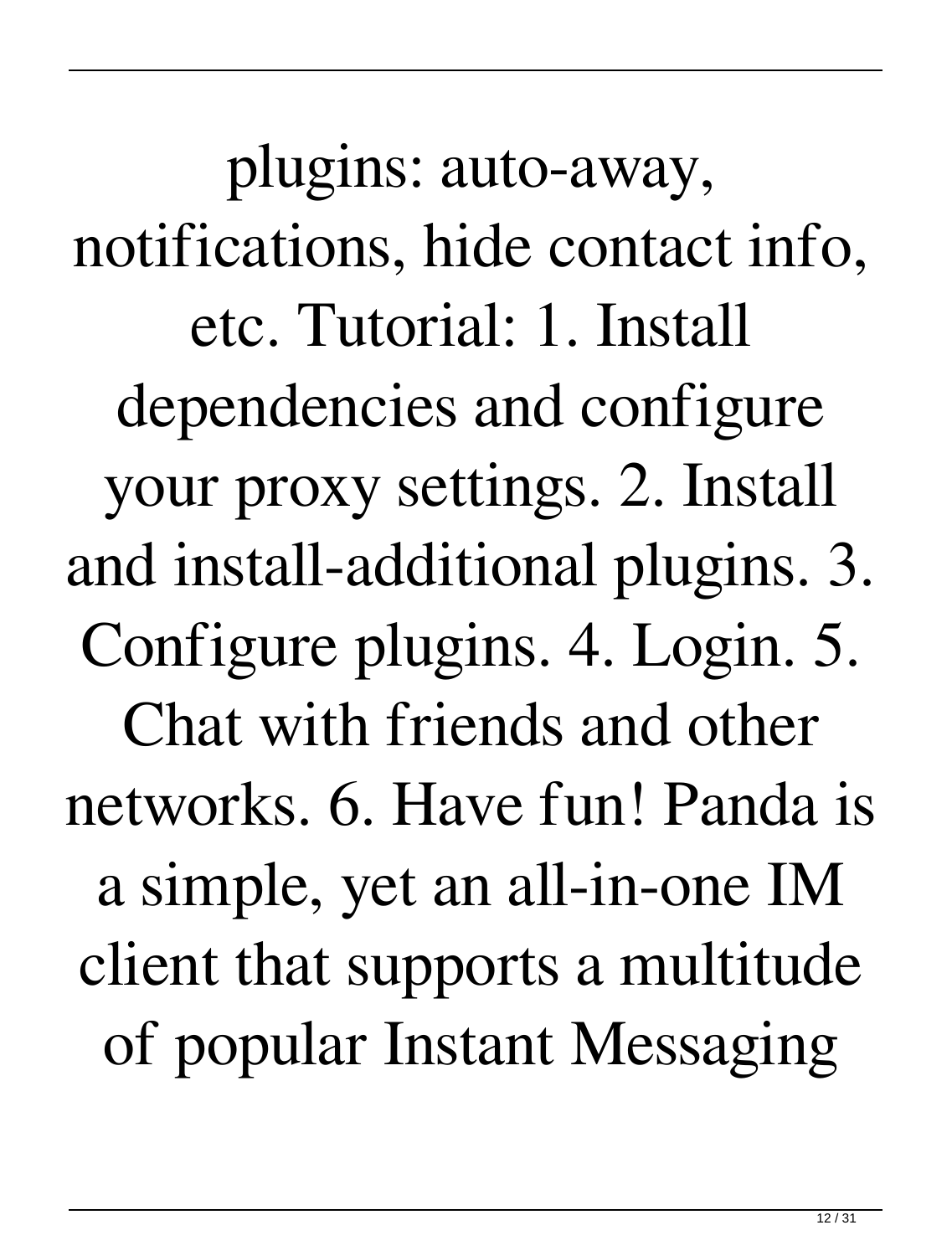networks. From the UI, it supports AOL, ICQ, Yahoo, MSN, Google Talk, Facebook and Jabber/XMPP. It also supports IRC with configurable search for different networks. (Unfortunately, as of version 1.1.7, support for Google Talk has been discontinued.) Note: BlackPanda has been designed to be as simple as possible, so it does not include chat window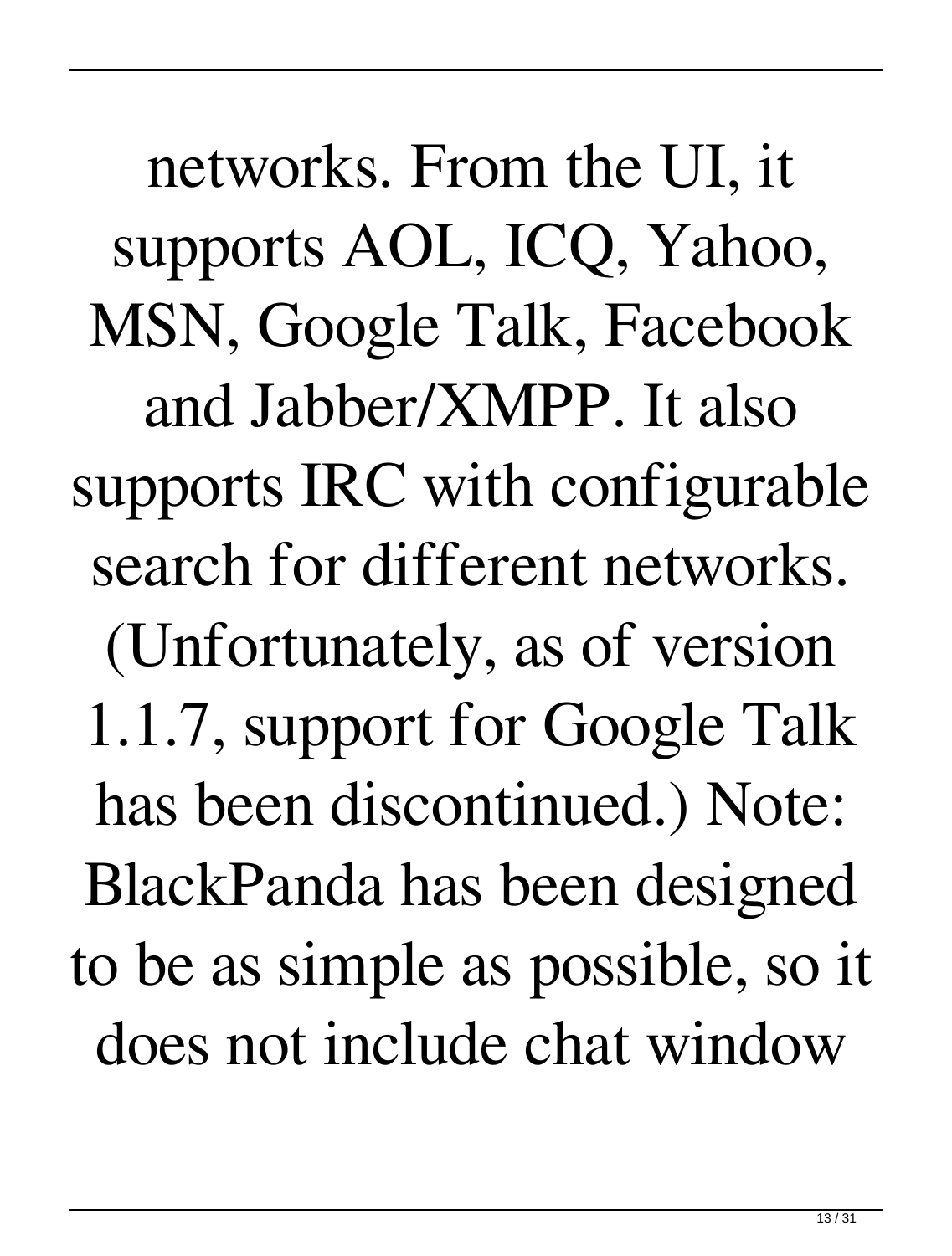with embedded screen shot to speed up the connection. BlackPanda features comprehensive set of plugins which can be configured to suit your needs. They include: autoaway, notifications, hide contact info, 77a5ca646e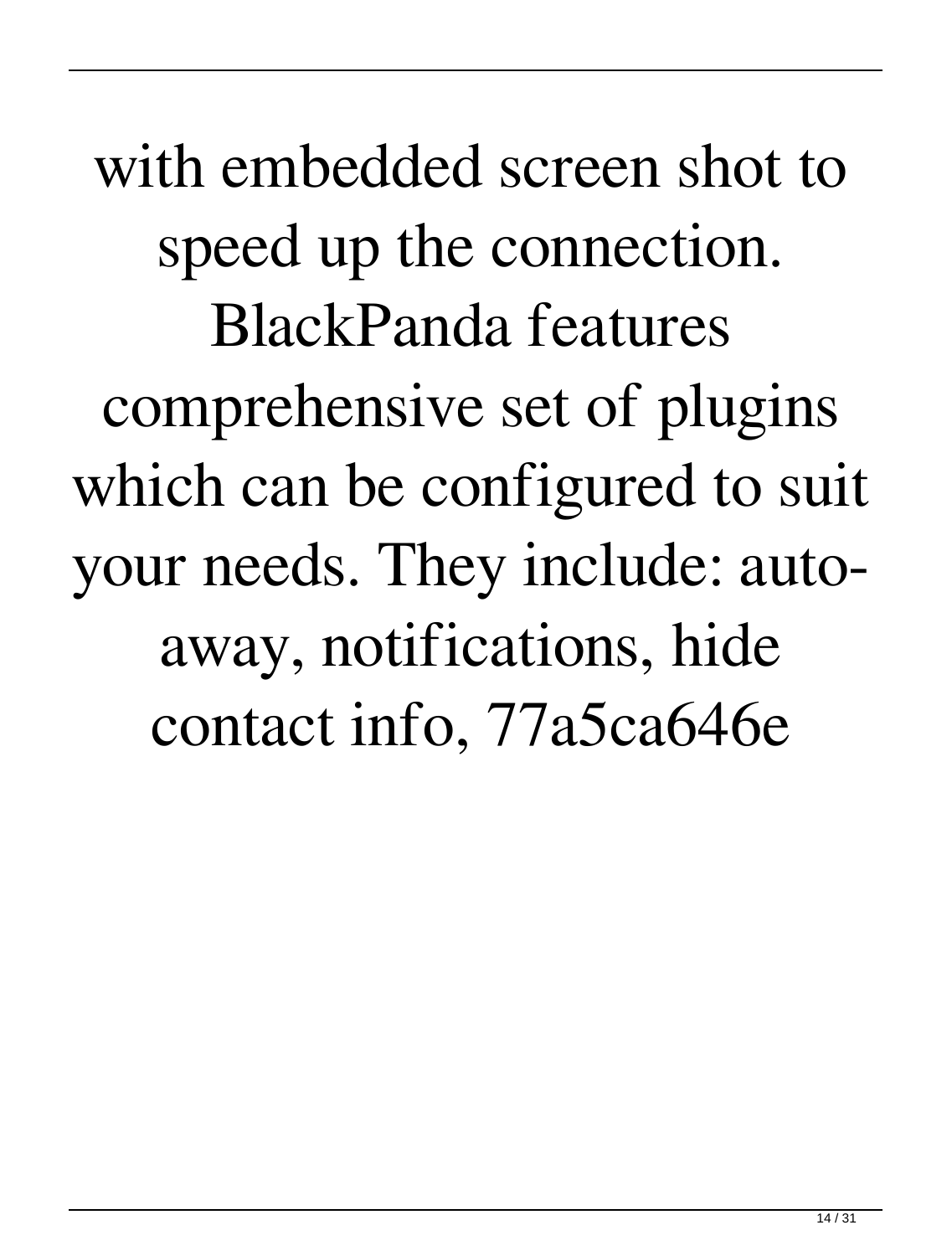\*Facebook support, \*Giga Omegle support, \*Gagu-Gadu support, \*Goglas support, \*Google Talk support, \*Skype support, \*ICQ support, \*AOL support, \*IRC support, \*Yahoo! support, \*MSN support, \*Moveshar support, \*Morpheus support, \*Amana support, \*Wechat support,

**BlackPanda**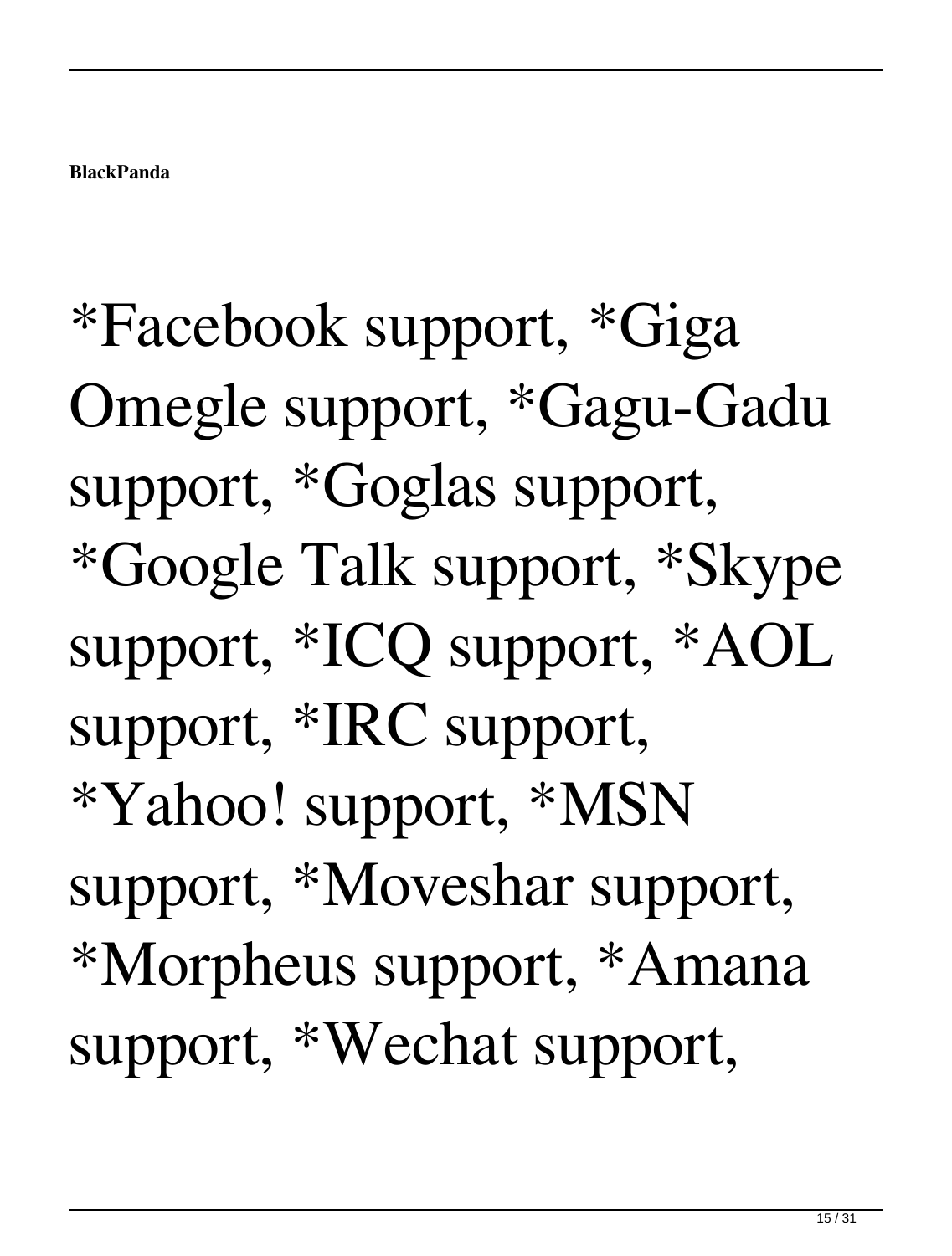support (new version), \*Yahoo! support (new version), \*Minds support, \*Apres support, \*Yabause support, \*XCape support, \*FTPS support, \*WYM support, \*Notifications, \*Buddy list, \*Importation of setting from Pidgin, \*Windows 7 support, \*Wi-Fi help. Ajax Chat is the latest version of our live AJAX chat product. Ajax

\*Miranda support, \*MSN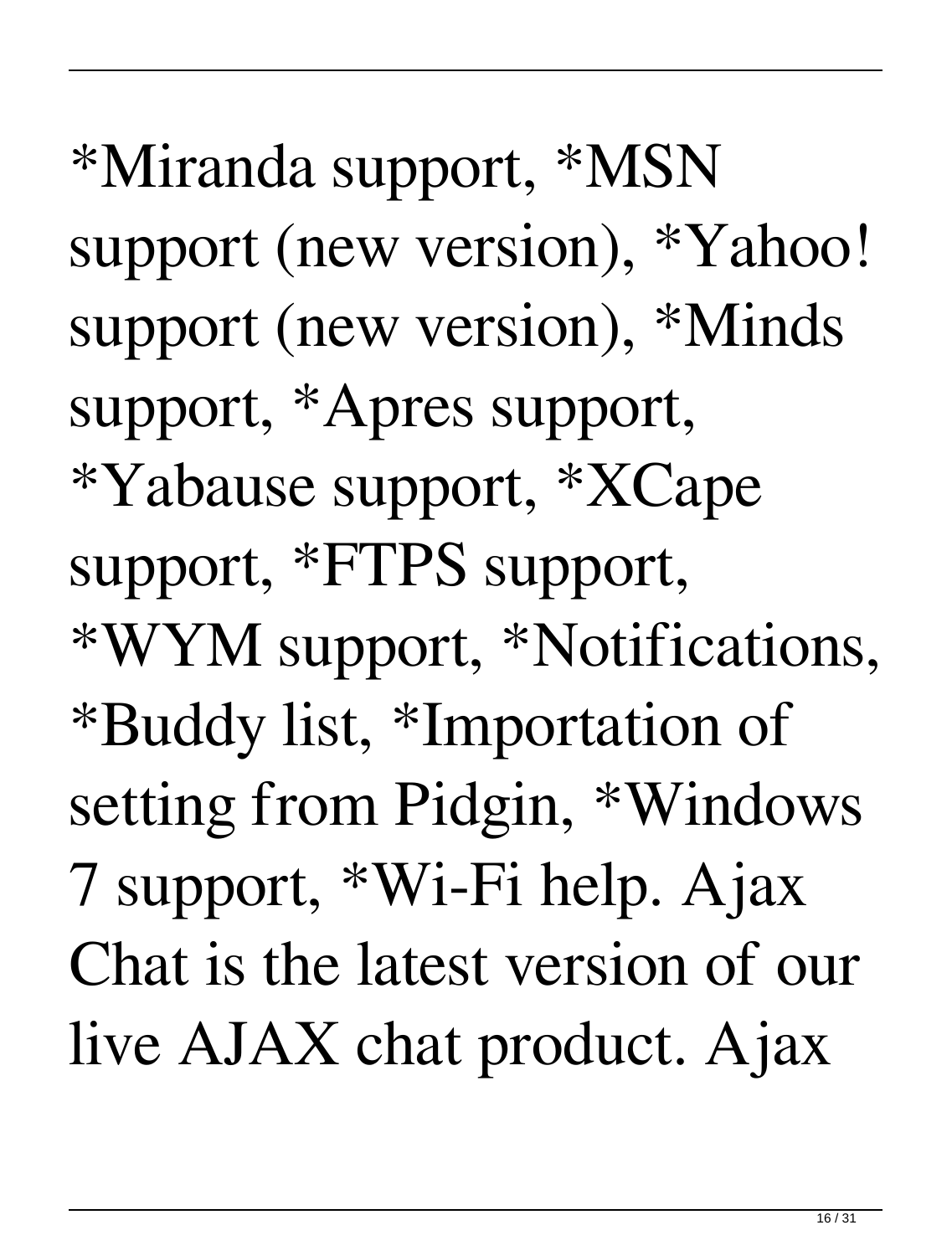Chat 3.5 is still fully compatible with Ajax Chat 2.x, but features a much improved user interface, which makes it easier than ever for you to manage your chat rooms. Ajax Chat is a highly-extensible, open source chat application which runs inside a web page. It has been used to build a real time message service called AJAX Chat which has been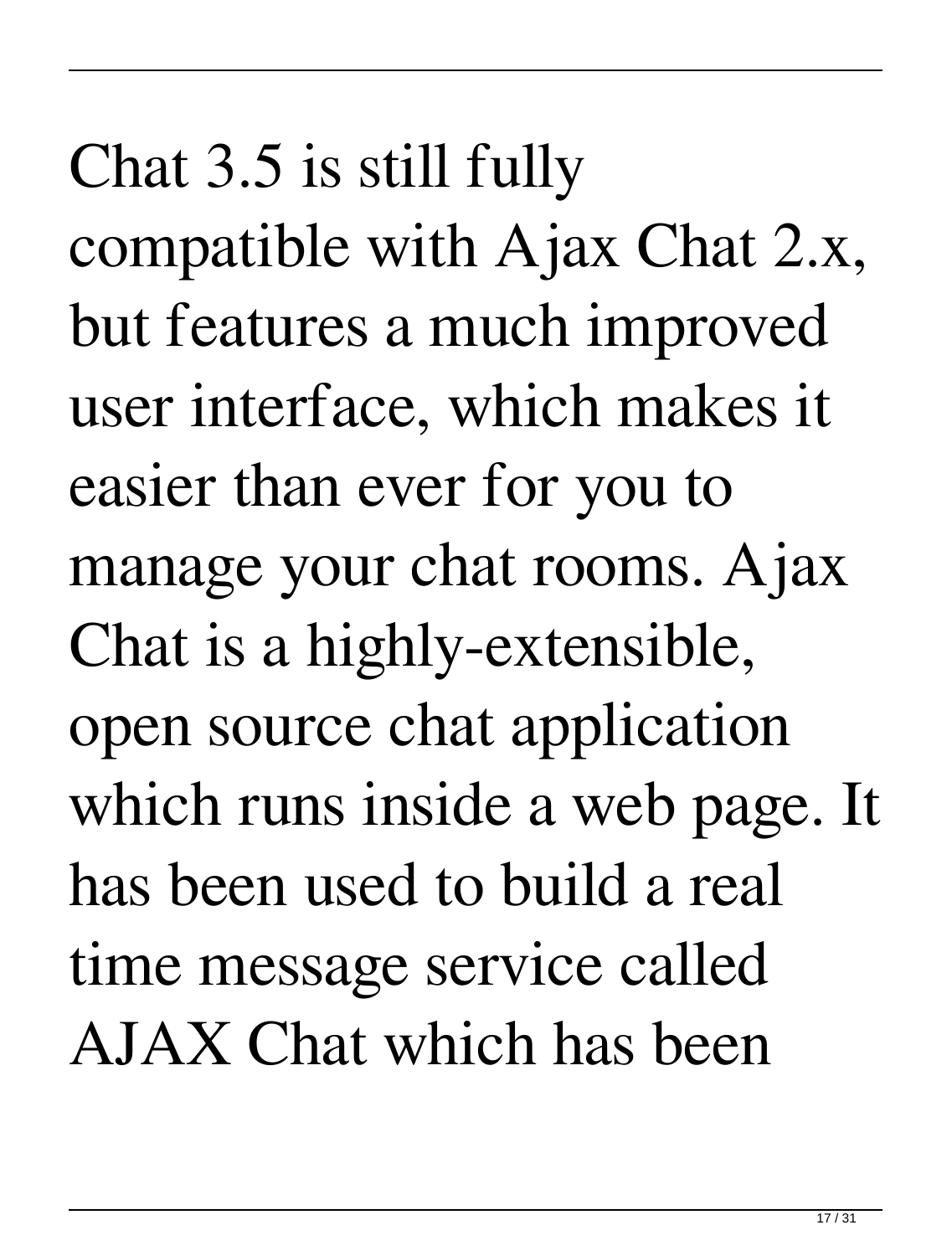running continuously since 2000. It is based on the standard web browser components. Ajax Chat Features: ? Extremely Easy to use, highly-extensible? All the chat settings are stored in a database and can be retrieved at any time? Support for multiple chat rooms, linked to a single admin? Search? Support for Instant Messages? Multiple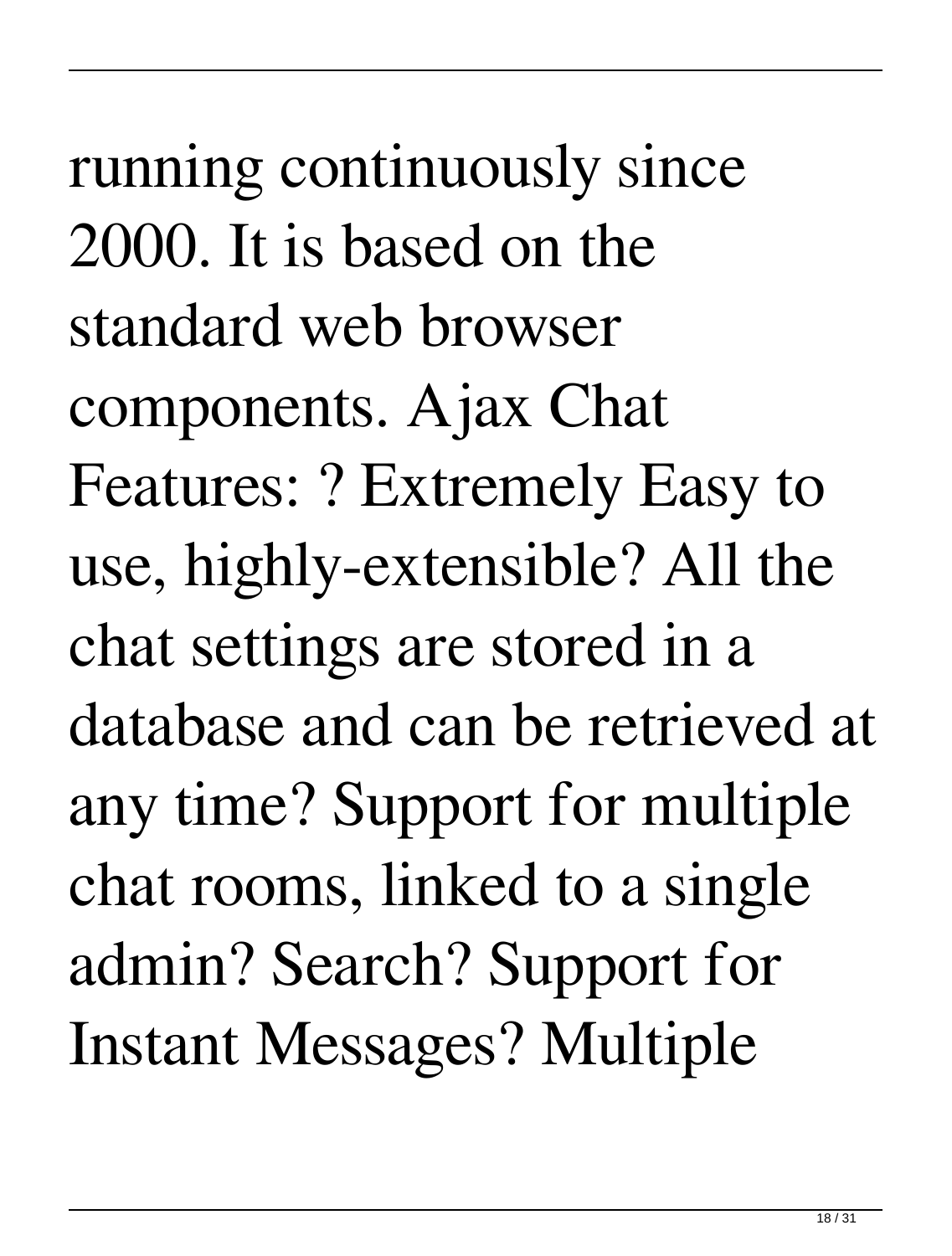SSL? Separate SSL login? Many more... We are looking for salespeople to sell and support our product. You will be expected to sell, develop and support multiple chat rooms on a daily basis. You will also be expected to provide weekly and monthly reports and updates. We use Skype for communication. Please send your CV, and a short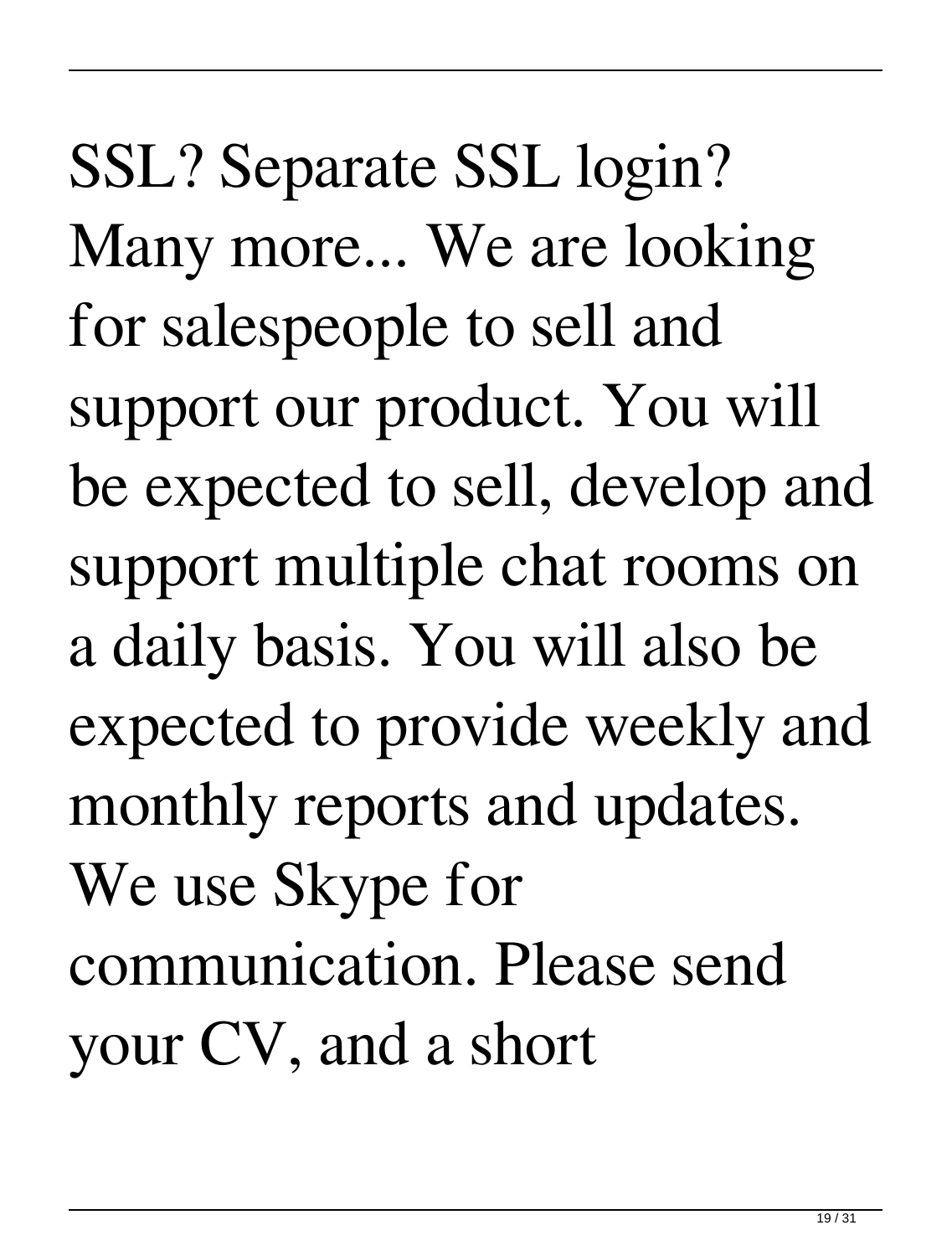description of your experience to dan@ajaxchat.com RevoShare is a peer-to-peer file sharing software application. It is a free file sharing software application that is compatible with Windows 9x and XP, 32 and 64 bit. It supports both 32 and 64 bit operating systems and supports the Unification API. It also comes with advanced features such as: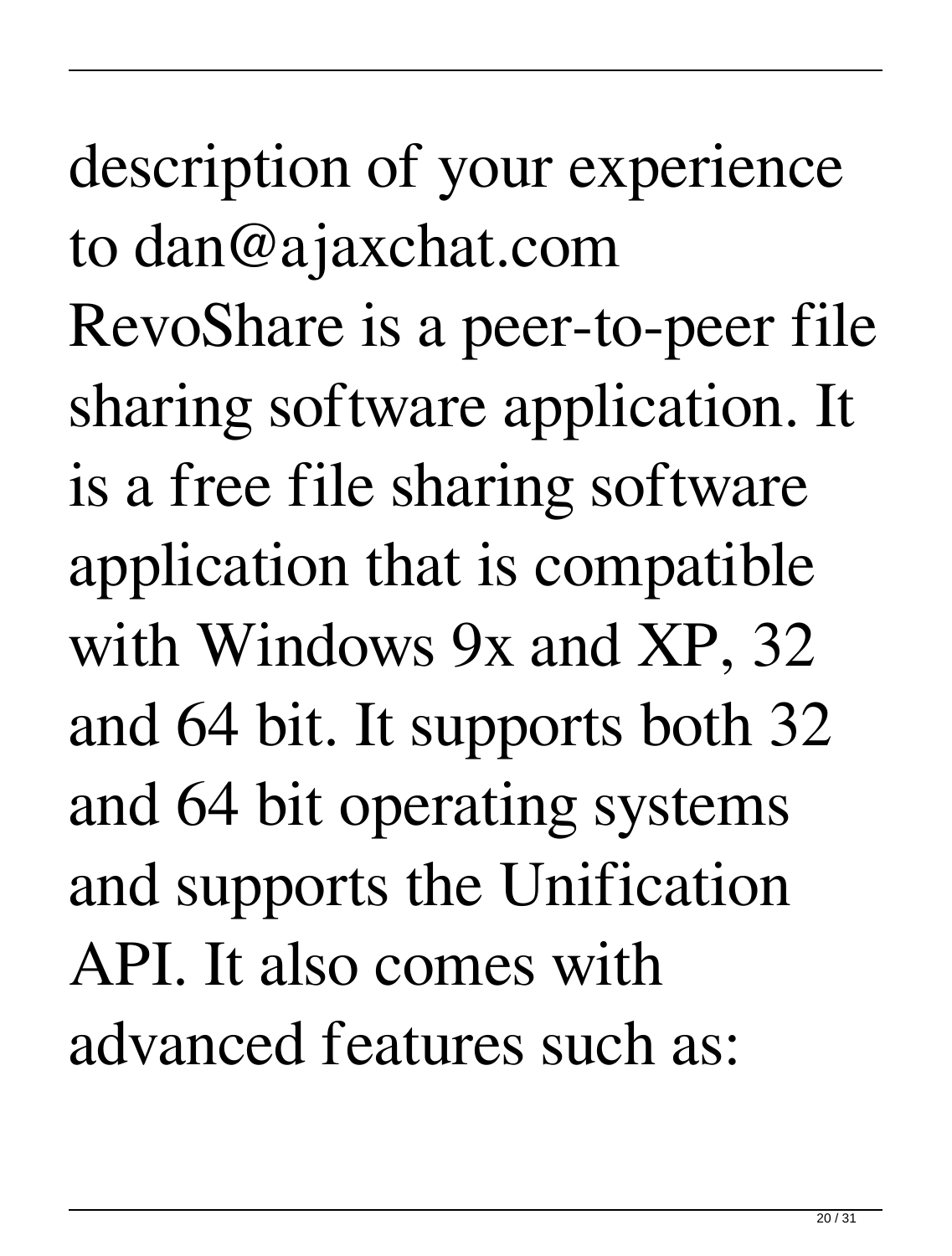#### resume and resume-sync. RevoShare Support: Q. I have a RevoShare problem.

**What's New in the?**

BlackPanda is an instant messaging application. BlackPanda aims to solve the problem of multiple Instant Messengers on your system. More... BlackPanda is a handy instant messaging application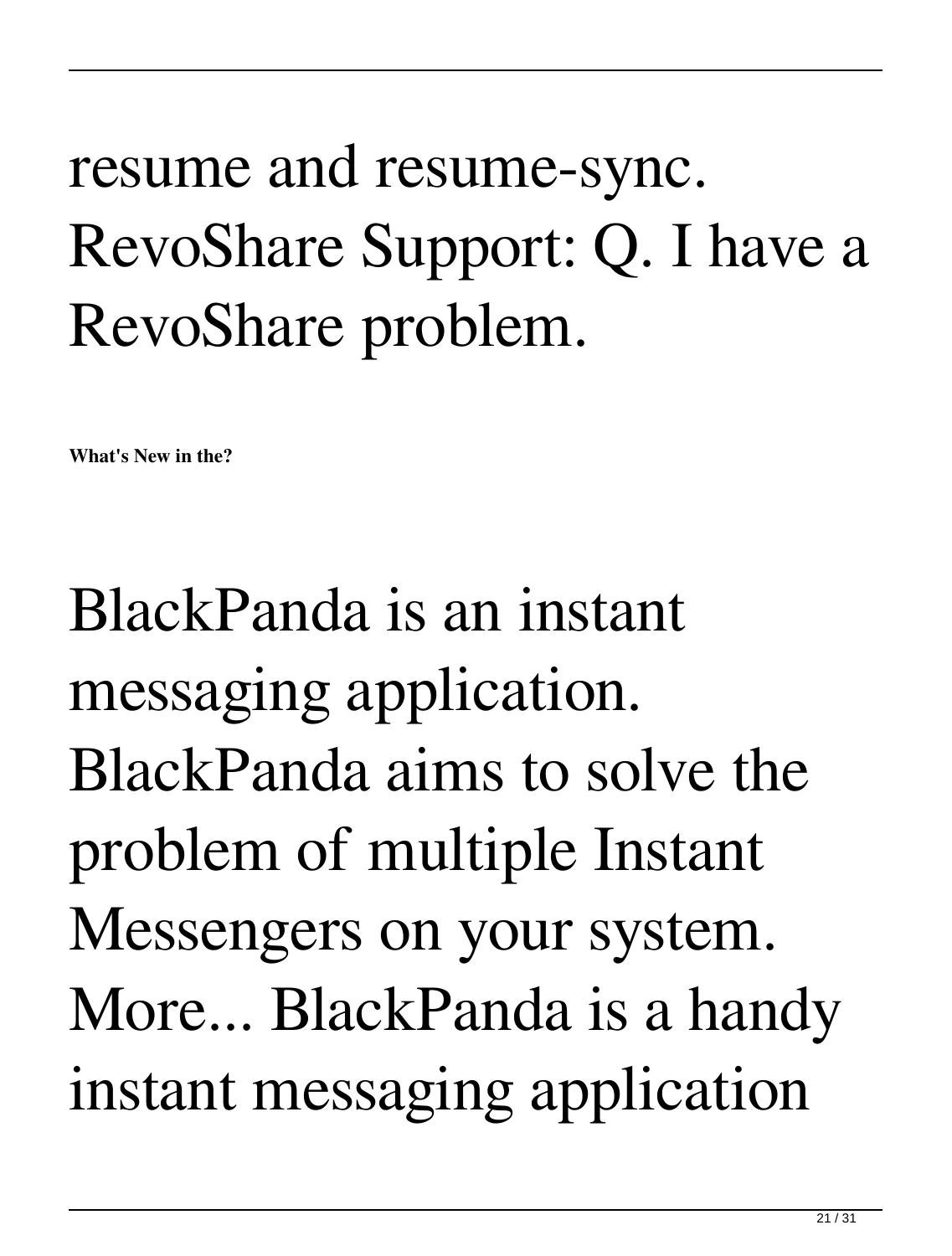designed to provide users with an easy way to chat with friends from many popular networks in one integrated program. Supported IM networks are ICQ, AOL, Google Talk, Facebook, MSN, IRC, Skype, Gagu-gadu a many more. It is based on great Pidgin Instant Messenger project. Description: BlackPanda is an instant messaging application.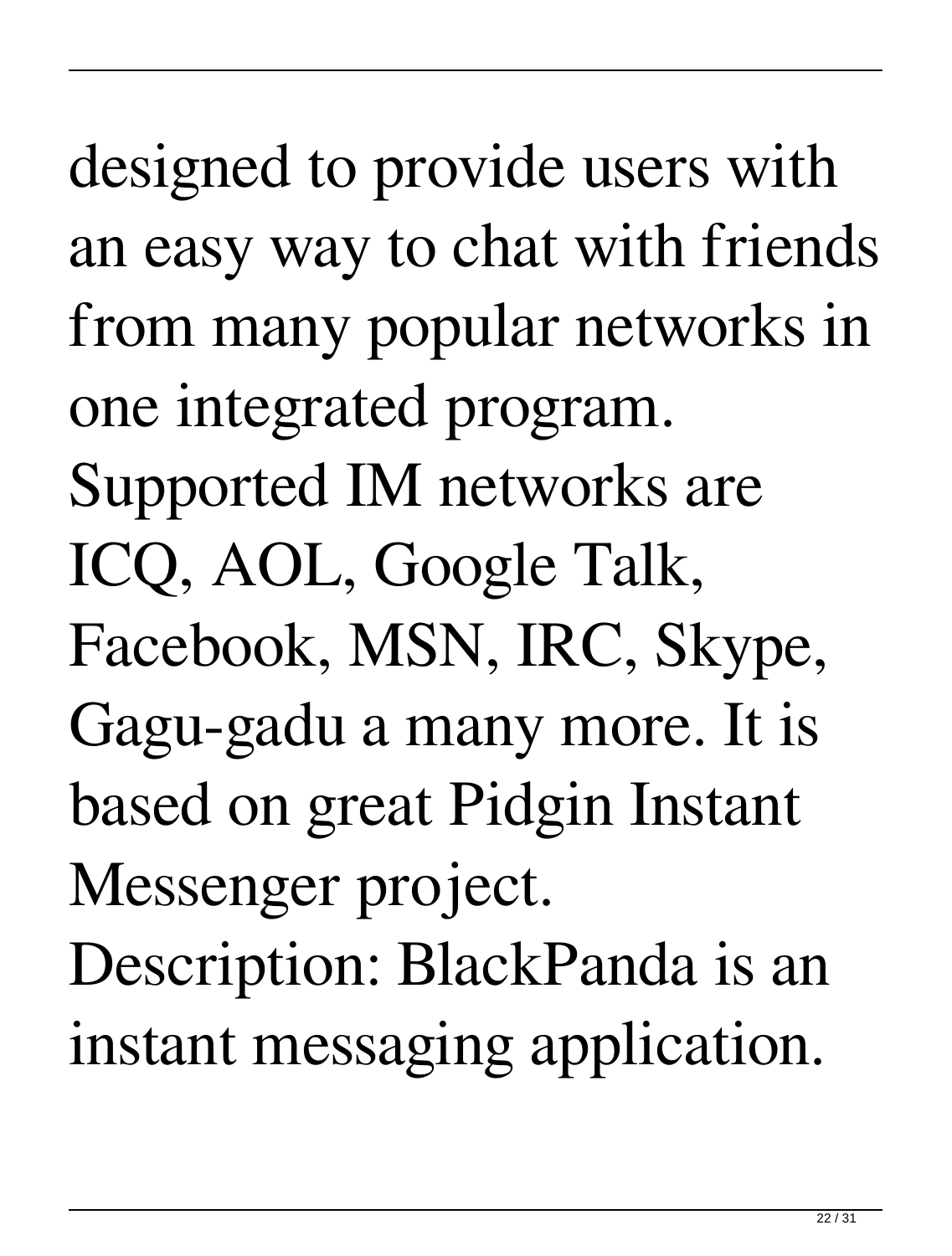BlackPanda aims to solve the problem of multiple Instant Messengers on your system. More... BlackPanda is an instant messaging application. BlackPanda aims to solve the problem of multiple Instant Messengers on your system. Supported IM networks are ICQ, AOL, Google Talk, Facebook, MSN, IRC, Skype, Gagu-gadu a many more. It is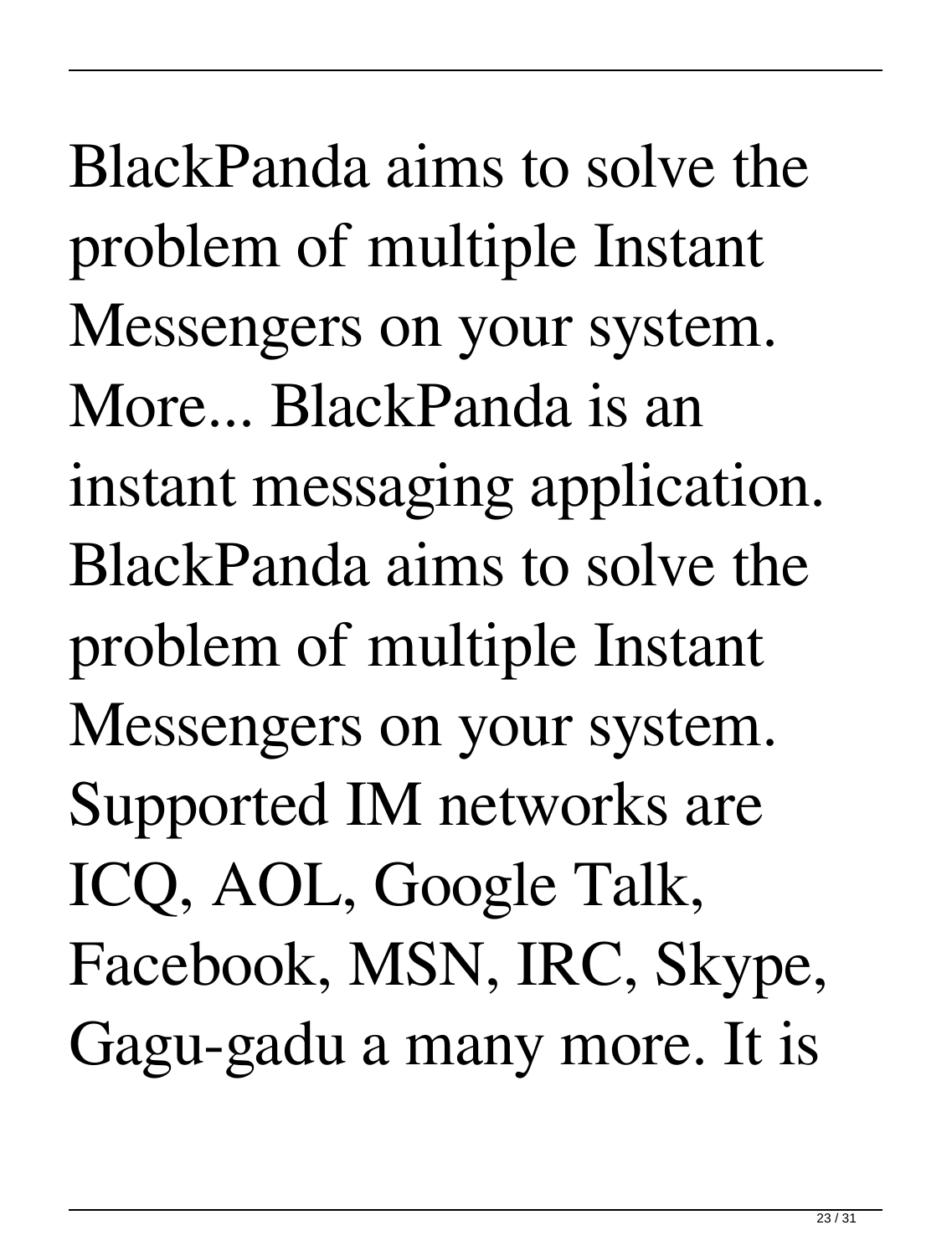based on great Pidgin Instant Messenger project. Description: BlackPanda is an instant messaging application. BlackPanda aims to solve the problem of multiple Instant Messengers on your system. More... BlackPanda is an instant messaging application. BlackPanda aims to solve the problem of multiple Instant Messengers on your system.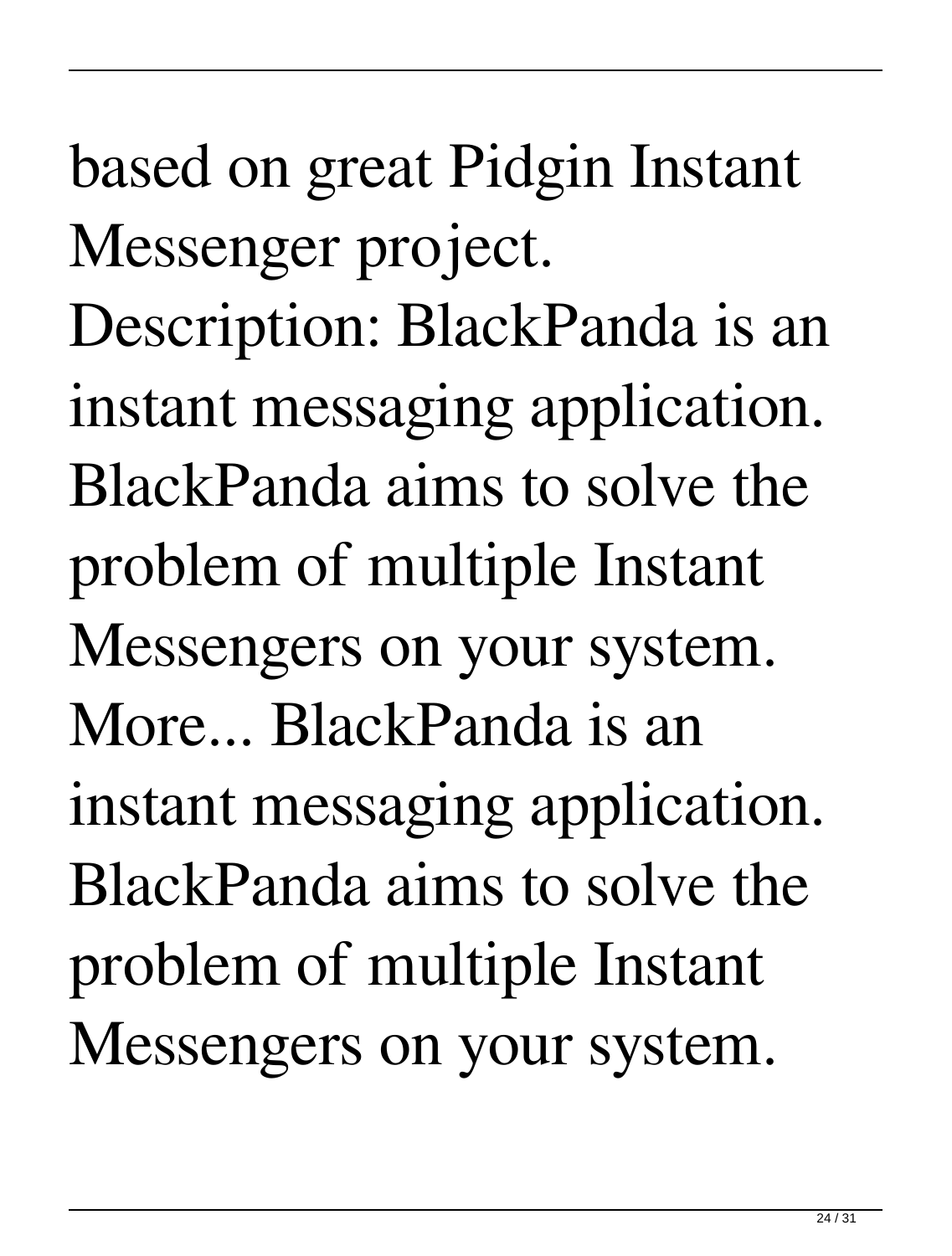Supported IM networks are ICQ, AOL, Google Talk, Facebook, MSN, IRC, Skype, Gagu-gadu a many more. It is based on great Pidgin Instant Messenger project.

Description: BlackPanda is an instant messaging application. BlackPanda aims to solve the problem of multiple Instant Messengers on your system. More... BlackPanda is an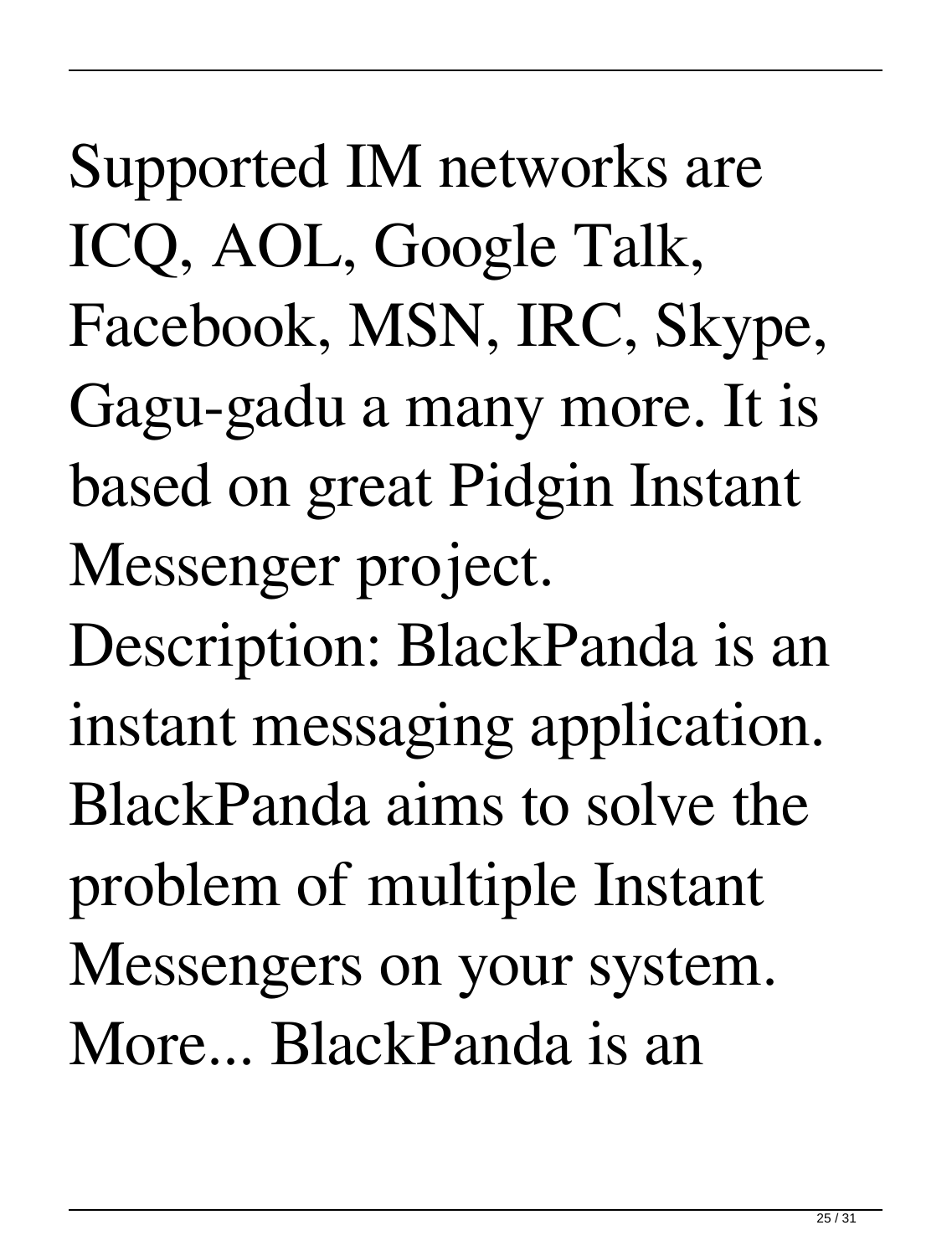instant messaging application. BlackPanda aims to solve the problem of multiple Instant Messengers on your system. Supported IM networks are ICQ, AOL, Google Talk, Facebook, MSN, IRC, Skype, Gagu-gadu a many more. It is based on great Pidgin Instant Messenger project. Description: BlackPanda is an instant messaging application.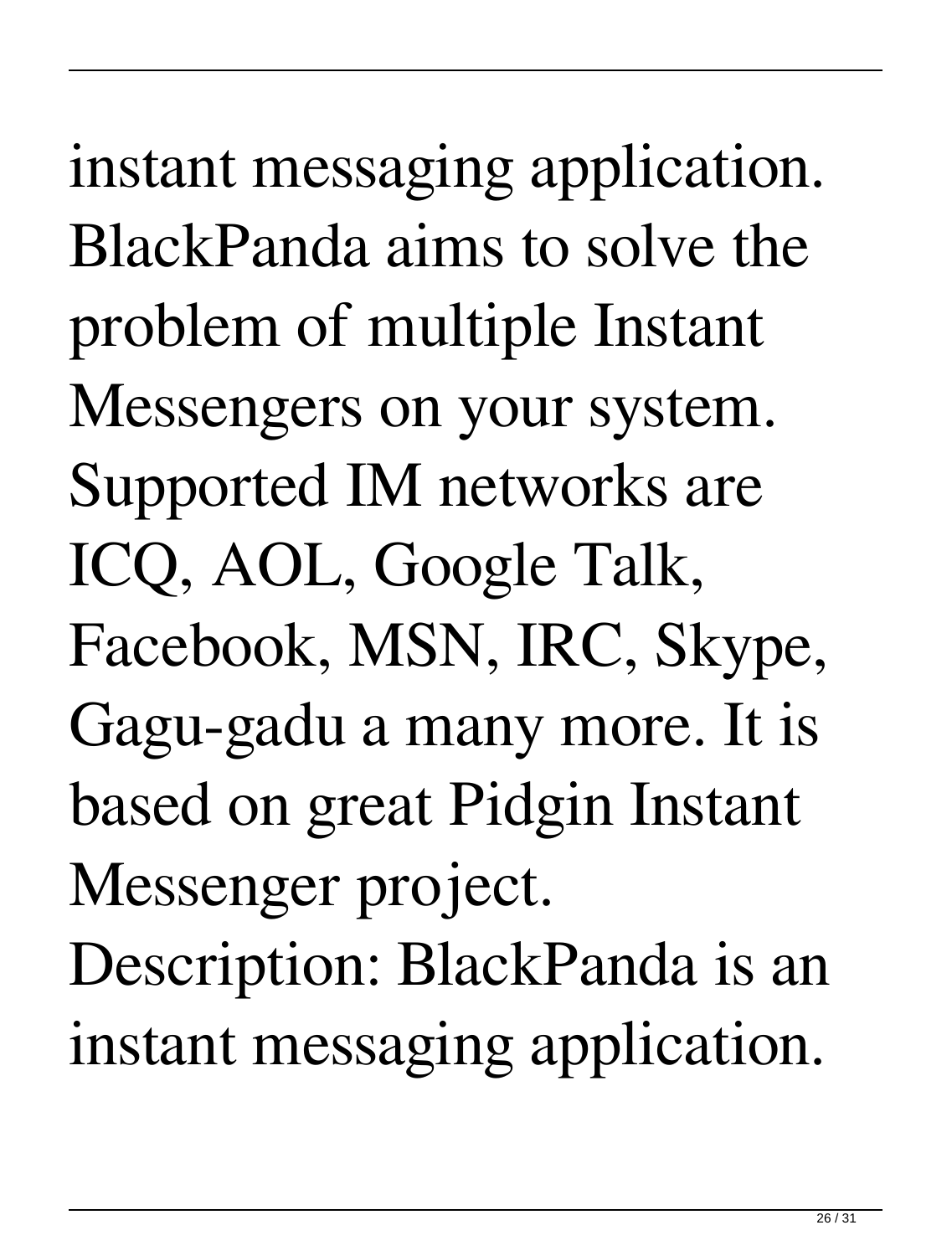BlackPanda aims to solve the problem of multiple Instant Messengers on your system. More... BlackPanda is an instant messaging application. BlackPanda aims to solve the problem of multiple Instant Messengers on your system. Supported IM networks are ICQ, AOL, Google Talk, Facebook, MSN, IRC, Skype, Gagu-gadu a many more. It is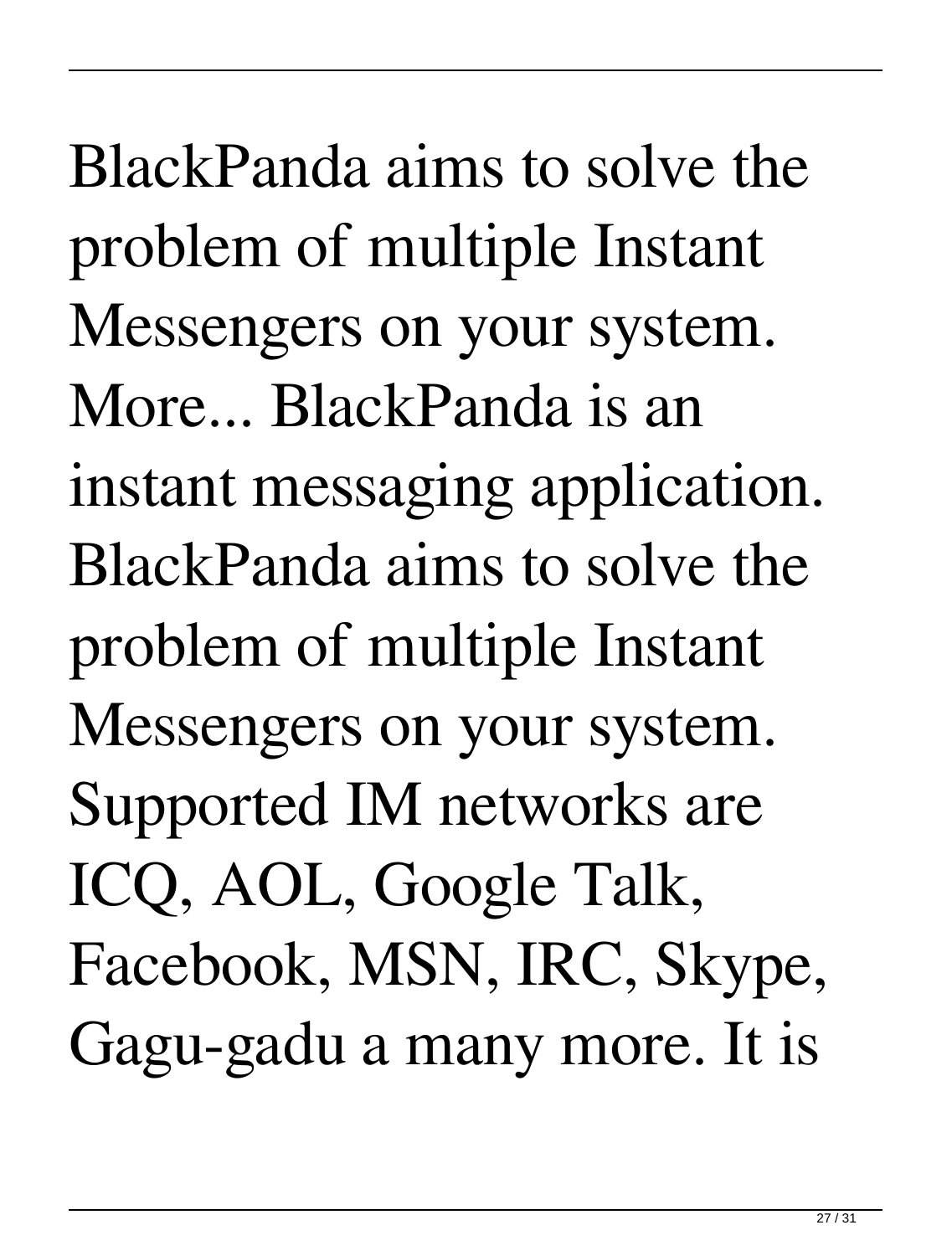based on great Pidgin Instant Messenger project. Description: BlackPanda is an instant messaging application. BlackPanda aims to solve the problem of multiple Instant Messengers on your system. More... BlackPanda is an instant messaging application. BlackPanda aims to solve the problem of multiple Instant Messengers on your system.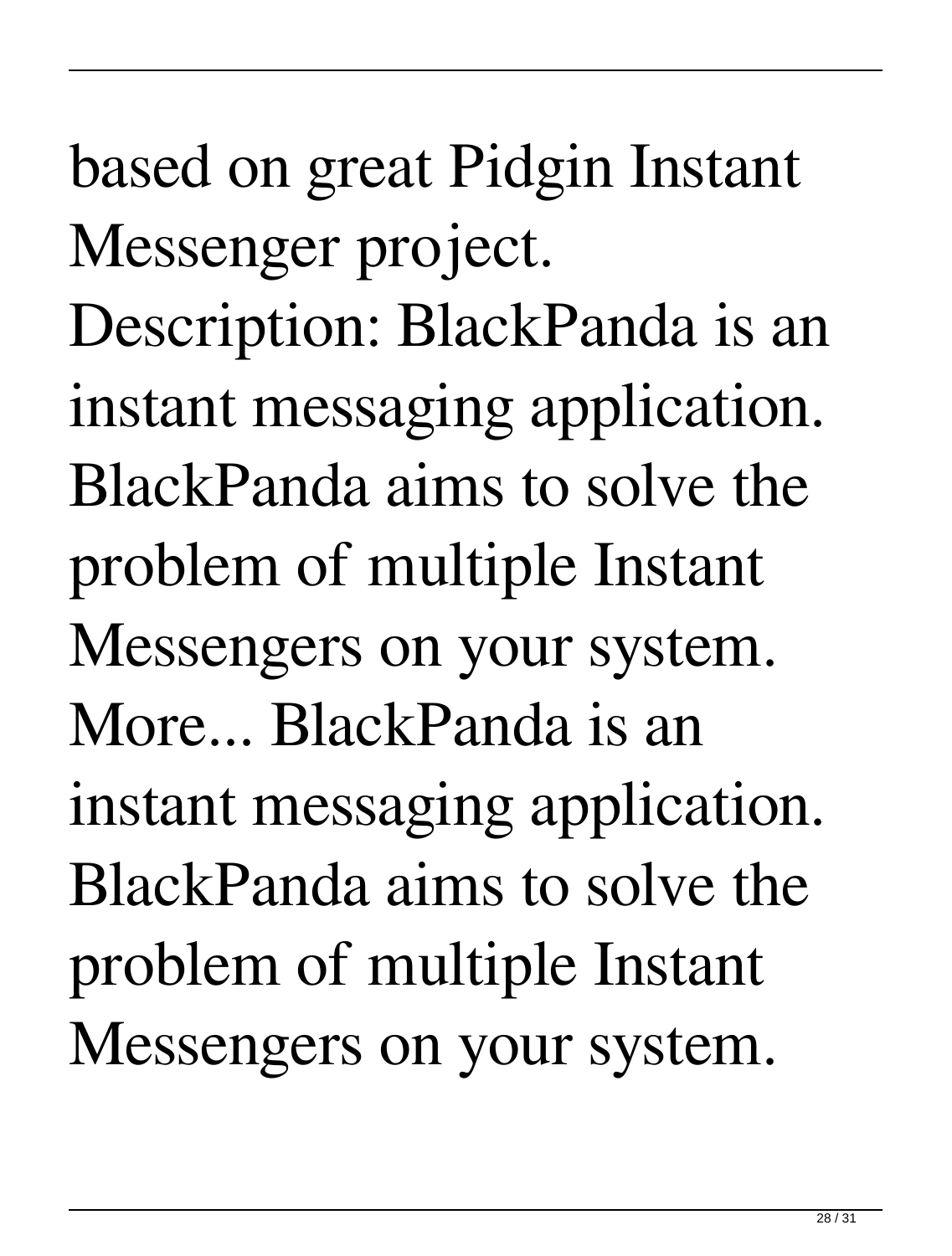### Supported IM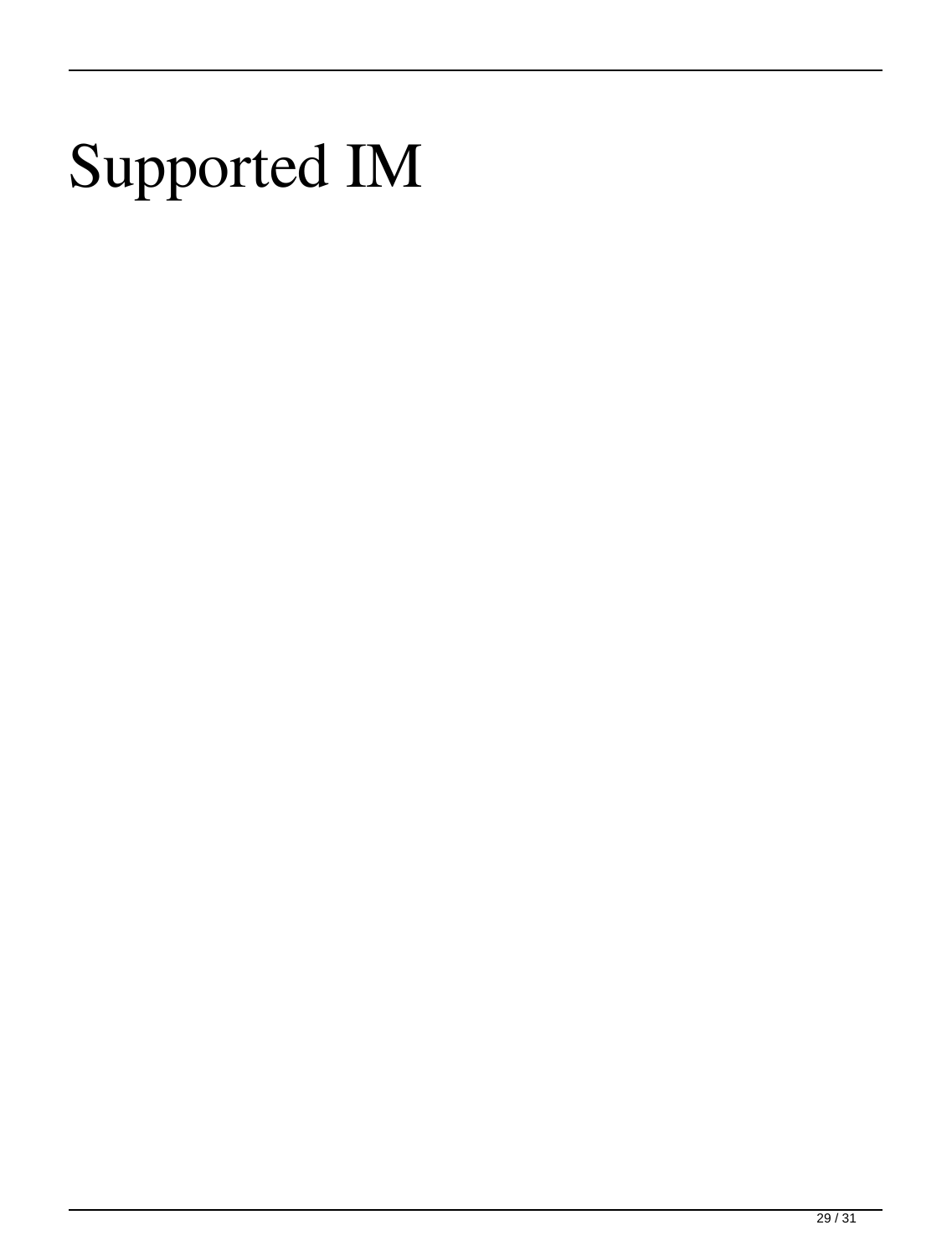# Mouse and Keyboard HD Video Output - Dual Link DVI Video Input - Component, VGA Subtitles - Y, P Audio Output - Stereo Screen Resolution 1024x768 Sound Card compatible with 96khz / 24bit stereo CPU: 2.0GHz or faster Memory: 1 GB RAM DirectX®: 9.0c Hard Drive